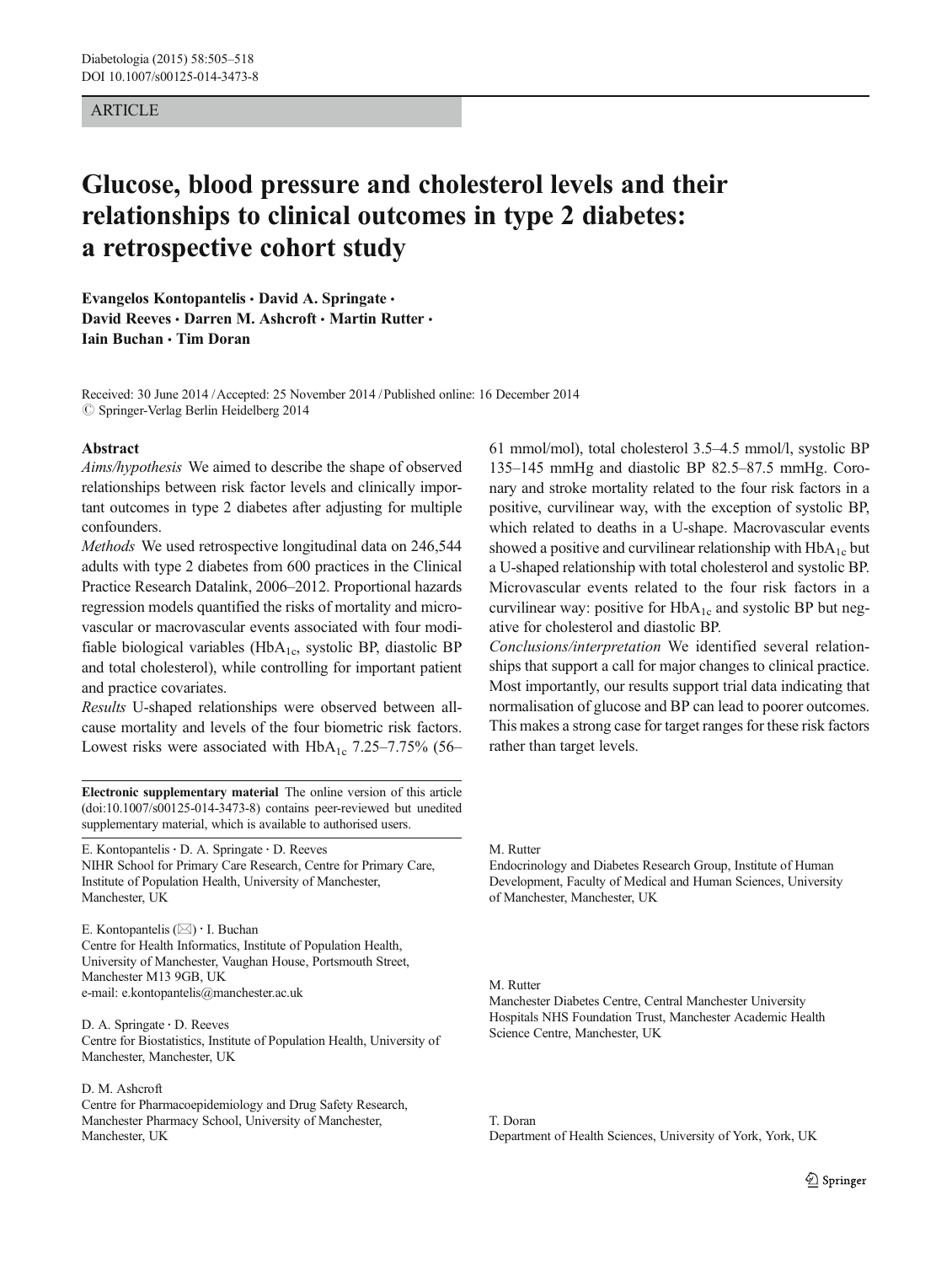Keywords Biological variables .Biometric .Blood pressure . Cholesterol  $\cdot$  Complications  $\cdot$  Diabetes  $\cdot$  HbA<sub>1c</sub>  $\cdot$ Macrovascular . Microvascular . Type 2

#### Abbreviations

| <b>CPRD</b>                           | <b>Clinical Practice Research Datalink</b> |
|---------------------------------------|--------------------------------------------|
| Missing not at random<br><b>MNAR</b>  |                                            |
| <b>NHS</b><br>National Health Service |                                            |
| <b>NIHR</b>                           | National Institute for Health Research     |
| <b>ONS</b>                            | Office of National Statistics              |
| <b>OOF</b>                            | <b>Quality and Outcomes Framework</b>      |
| <b>SPCR</b>                           | School for Primary Care Research           |

#### Introduction

Diabetes affects nearly 300 million globally and contributes to over 10% of adult deaths, mainly through related cardiovascular and renal disease [[1](#page-12-0)]. In the UK, direct treatment costs are estimated at £9.8 billion (\$16.3 billion)—over 10% of the total National Health Service (NHS) budget—with further indirect costs of £4 billion (\$6.7 billion) [\[2](#page-12-0)]. Type 2 diabetes accounts for 90–95% of all cases, is linked with the obesity 'epidemic' and is considered to be largely preventable [[3\]](#page-12-0).

The key requirements for management of type 2 diabetes are now well established and centre on lifestyle management (diet, weight control, smoking cessation, physical activity), primary and secondary prevention (glucose, BP and lipid control, monitoring and treatment of retinopathy, neuropathy and nephropathy) and, when necessary, referral to specialist services [[4](#page-12-0)–[7](#page-12-0)]. Consensus has not been reached, however, on how best to deliver these requirements or on optimal levels of control for biometric variables. For example, guidelines generally advise control of  $HbA_{1c}$  levels to below 7.0% (53 mmol/mol) in North America and 7.5% (58.5 mmol/ mol) in the UK but evidence has emerged that intensive control of blood glucose does not increase longevity, is associated with higher risk of cardiovascular death (particularly in younger patients [[8\]](#page-12-0)) and increases the risk of severe hypoglycaemia [\[9](#page-12-0), [10](#page-12-0)]. Similarly, BP control below 130/ 80 mmHg was recently found not to reduce all-cause mortality in newly diagnosed diabetes patients [\[11\]](#page-12-0). Other studies demonstrated a U-shaped relationship between  $HbA_{1c}$  levels and all-cause mortality, which is possibly attributable to residual confounding through unmeasured variables [\[12\]](#page-12-0). For example, patients in the later stages of cancer often have low plasma glucose levels, where the elevated risks of adverse outcomes are due to the cancer not the hypoglycaemia. Non-linear relationships have also been observed for the association between patient outcomes and BP (with the lowest risk of coronary events associated with systolic pressures of 120– 130 mmHg [\[13](#page-12-0), [14\]](#page-12-0)) and lipid levels [[15](#page-12-0), [16](#page-12-0)]. Causality,

however, is again difficult to establish due to confounders such as the use of statins.

Given such uncertainties, a greater understanding of the effect of risk factors on outcomes for diabetic patients in realworld settings is required. In this study we used a large longitudinal database of individual patient records to quantify the relationship between biological variables ( $HbA<sub>1c</sub>$ , BP and cholesterol levels) and key outcomes for type 2 diabetes, including complications and mortality, while controlling for time-varying patient and practice covariates (e.g. comorbidities and area deprivation). As far as we know this is the first investigation that attempts to control analyses for various comorbidities and thus limit residual confounding, while using novel methodologies to account for missing values and simultaneously examine the relationship between all key biological variables (biometrics) and outcomes.

#### Methods

Data source We used the Clinical Practice Research Datalink (CPRD), a large primary care database that holds complete electronic patient records (including diagnoses, prescriptions and referrals) from participating family practices across the UK. A hierarchical clinical coding system (Read) is used to record the data. In July 2012, data were available for 644 practices and 13,772,992 patients. Full details of the database have been provided elsewhere [[17](#page-12-0)].

Diabetes cohort We extracted data from 1 April 2006 to 31 March 2012 and, for ease of reporting and analysing, aggregated information into six financial years. Within each year, practice inclusion eligibility was determined by a CPRD assessment algorithm, which informs on practices considered to be of research standard; therefore, our cohort of practices varied over time. For each research standard practice and year, we defined as eligible patients those who were registered with the practice for the full year and were aged 18 years or over in that year. From these patients, using relevant Read codes for type 2 diabetes (e.g. C10F.00: Type 2 diabetes mellitus) and excluding those treated with insulin within 2 years of diagnosis, we identified 246,544 patients over the study period. Diagnoses were not constrained to the study period and a relevant code prior to the study as well as during the study period would flag a patient from the respective year onwards. Data on sex, age and removal from the database due to deaths were available and complete for all patients. We extracted data on diabetes-related macrovascular (myocardial infarction, stroke, peripheral vascular disease or amputation) and microvascular (retinopathy, neuropathy, nephropathy [chronic kidney disease stages 4–5] or foot ulcer) complications as well as comorbidities (asthma, coronary heart disease, chronic kidney disease [excluded from microvascular analysis], chronic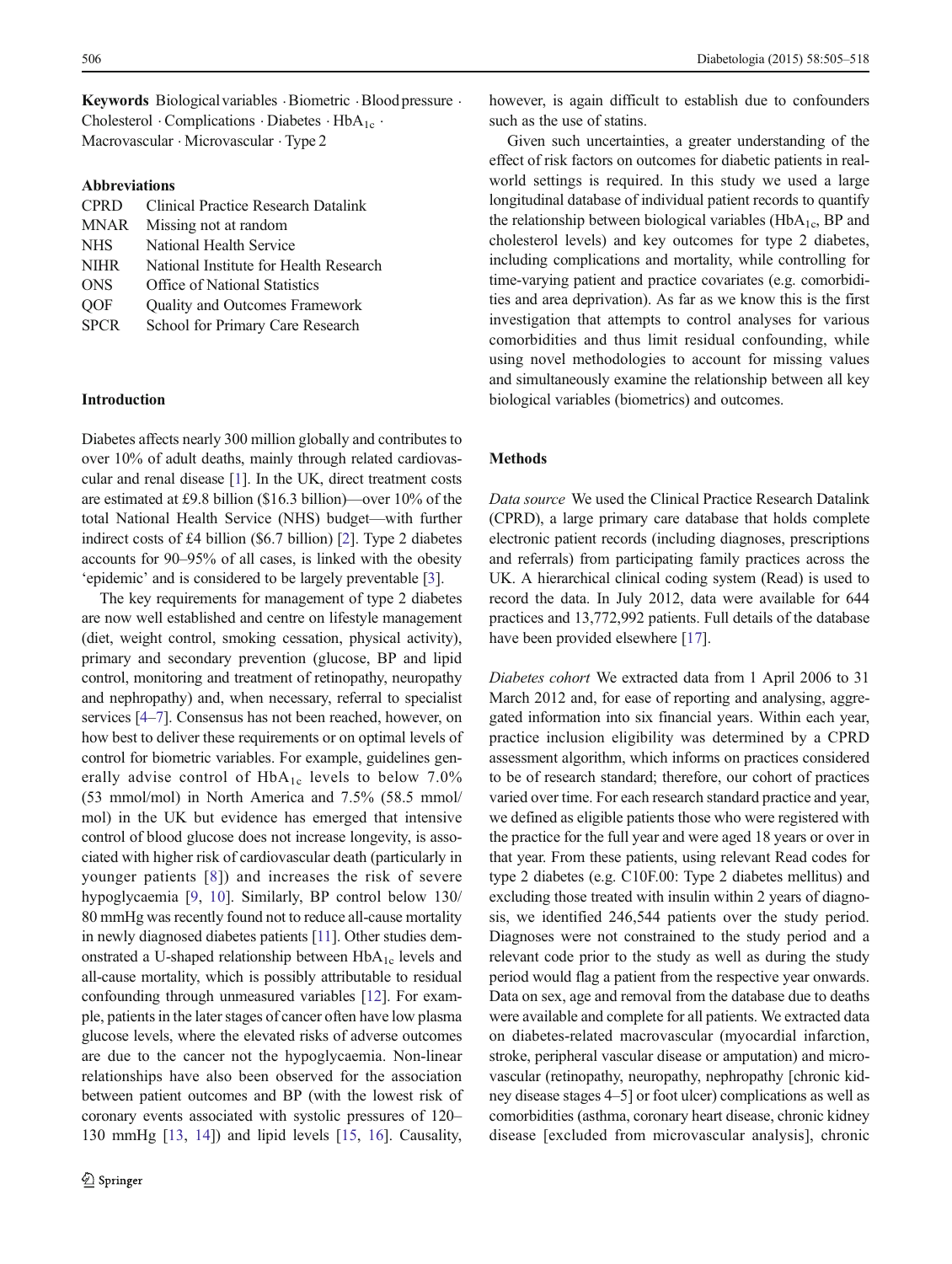obstructive pulmonary disease, depression, dementia, severe mental illness, heart failure, hypertension, stroke [excluded from macrovascular analysis], cancer, epilepsy, osteoarthritis, osteoporosis and hypothyroidism). Although we aimed to include all conditions associated with diabetes, the choice was partially determined by the domains incentivised under the Quality and Outcomes Framework (QOF), for which accuracy of diagnosis is considered high [[18](#page-12-0)]. Information was also extracted on smoking (never smoked, current, exsmoker and missing data), BMI,  $HbA_{1c}$  levels  $(\%)$ , cholesterol levels (mmol/l) and systolic/diastolic BP (mmHg). Biometric measurement data were cleaned and we calculated patient means for each year when more than one relevant record was available. Using product lists we determined prescription prevalence (at least one) for relevant medications: ACE inhibitors, acarbose, α-blockers, anticoagulants, antiplatelet agents, β-blockers, calcium-channel blockers, thiazide diuretics, loop diuretics, dipeptidyl peptidase-4 inhibitors, glucagon-like peptide-1 agonists, statins and other lipid-lowering drugs, meglitinides, metformin, sulfonylureas and thiazolidinediones. For approximately 60% of the practices, records were linked to Office of National Statistics (ONS) mortality data and we had access to death dates for all their patients. For these, using ICD-10 codes ([www.who.int/](http://www.who.int/classifications/icd/en/) [classifications/icd/en/\)](http://www.who.int/classifications/icd/en/) we were able to estimate deaths linked to specific causes (underlying or in the top three): diabetes (E10–E16), ischaemic heart disease (I21–I22), stroke (I60–I64) or stroke excluding bleeds (excluding I63). All code lists used are available for download from [www.](http://www.clinicalcodes.org) [clinicalcodes.org](http://www.clinicalcodes.org) [\[19\]](#page-12-0).

Statistical modelling We used Cox (proportional hazards) regressions to investigate mortality and first new diabetesrelated complication events in relation to the risk factors. For many patients, data for risk factors were less complete in the year of their death. For this reason, and to avoid reverse causality, when considering mortality we excluded data on these variables in the year of death. For first new macrovascular or microvascular diabetes complication (cases with any previous record of complication were excluded), missing data in the year of complication diagnosis was not an issue and they were modelled without a time lag. Separate analyses were performed for each complication type and mortality: all-cause (via CPRD and ONS record linkage); diabetes; coronary; stroke (ischaemic, haemorrhagic). Each model included  $HbA_{1c}$ , cholesterol and systolic and diastolic BP as potentially explanatory variables. We included systolic and diastolic BP measurements as separate predictors in the models, rather than use an aggregate pulse pressure measure, since they demonstrated different relationship patterns with the outcomes and the correlation between them was only moderate (Pearson's  $r=0.49$ , after imputation), while UK, US and other international guidelines for controlling BP, target systolic and diastolic pressures rather than pulse pressure. Additional covariates to control for possible confounding were age, sex, each comorbidity, BMI, microvascular and macrovascular complications (not if outcome), smoking and practice characteristics (diabetes prevalence, list size, region, area deprivation). We used Schoenfeld residuals to test the proportional hazards assumption and included time-varying covariates when needed to stabilise the models.

Due to the nature of the modelled variables (e.g. each comorbidity was identified by the presence of a relevant code), data was complete except for risk factor levels (BMI,  $HbA_{1c}$ , BP and total cholesterol levels) and smoking status. For BMI, we used an interpolation algorithm to clean and impute missing values between observations over time. For all analyses, risk factor levels were categorised and for the main analyses missing data were coded as an additional category (Fig. [1](#page-3-0) and electronic supplementary material [ESM] 1 Figs 1–7). However, we also employed 'twofold', a multipleimputation algorithm for longitudinal data, which uses data within and across time to impute missing biometric measurements [\[20\]](#page-12-0). Through this approach we generated five complete datasets with which we conducted sensitivity analyses using multiple-imputation techniques. Additional sensitivity analyses for all-cause mortality were run in a subsample of patients aged 65 years or younger (to see if the patterns were similar in a younger population) and with a 2 and 3 year time lag on mortality (to verify that patterns were unaffected by biometric changes immediately prior to death, possibly due to frailty). Further sensitivity analyses for all-cause mortality examined whether patterns differed according to sex or to polypharmacy level. We defined three levels of polypharmacy using the 33rd and 66th centile of the count of medication groups a patient was prescribed on average within a year (medication groups are shown in Table [1](#page-4-0)). All analyses were performed using Stata v13 (StataCorp, College Station, TX, USA) and commands stcox and mi estimate. In ESM 1 and ESM 2 we provide more methodological details, discuss the role of BMI and provide the sensitivity analyses results.

#### Results

Patient characteristics The characteristics of the cohort are summarised in Table [1.](#page-4-0) Overall, recorded type 2 diabetes prevalence rose from 2.8% (148,570 patients) in 2006/2007 to 3.3% (166,718 patients) in 2011/2012 with the increase being greater in more deprived areas. In 2011/2012 prevalence ranged from 2.9% in the most affluent fifth of areas to 4.0% in the most deprived. Prevalence rates were highest in Wales, the East Midlands and the North-West of England. Between 2006/2007 and 2011/2012, the mean age of patients increased slightly from 66.1 to 66.4 years; the percentage of female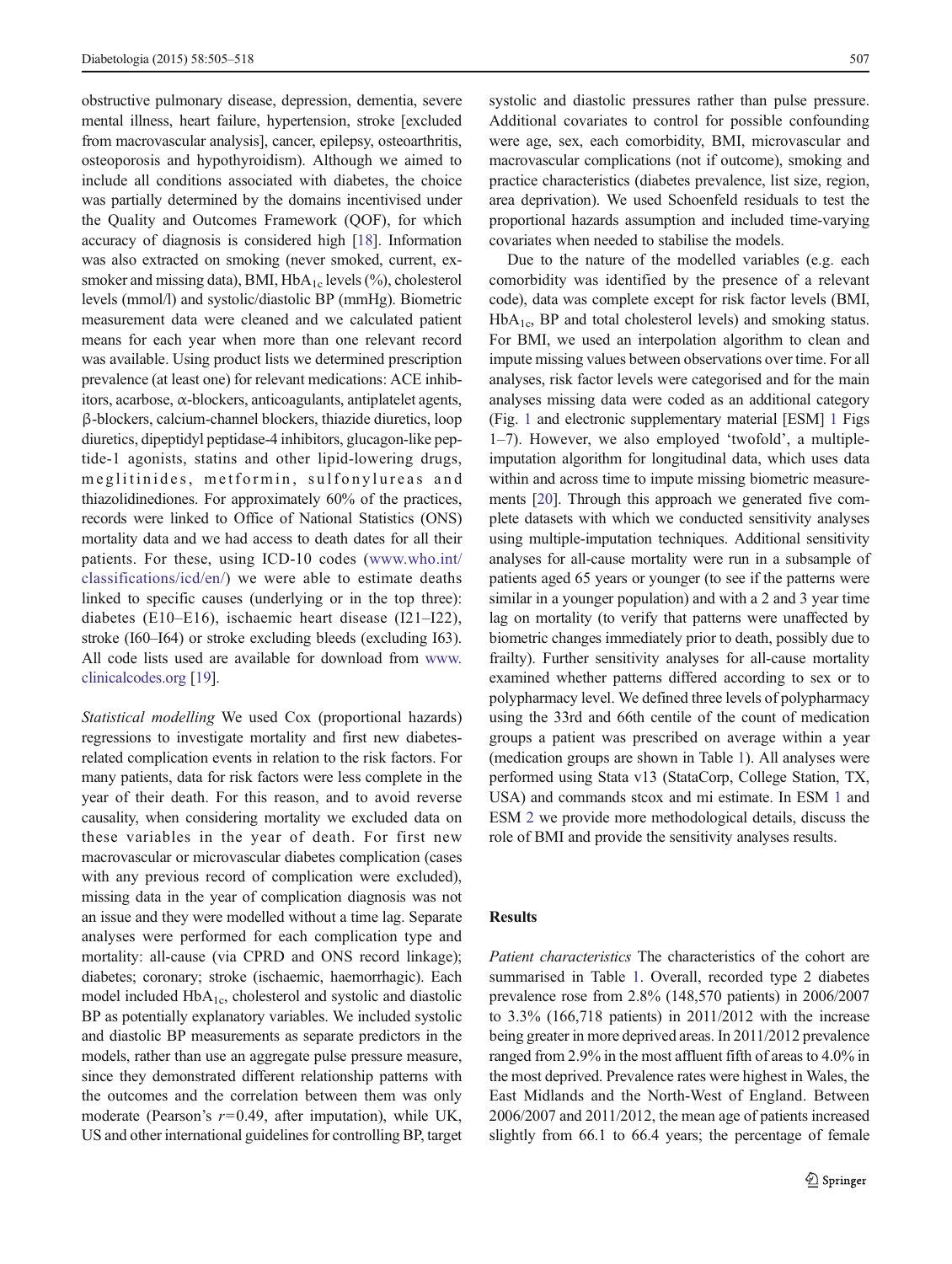<span id="page-3-0"></span>Fig. 1 Hazard ratios (CIs) for  $HbA_{1c}$  level (a), cholesterol level (b), systolic BP (SBP) (c) and diastolic BP (DBP) (d) on allcause CPRD mortality in the following year (main analysis). The standard dataset with timevarying covariates was used. The second category shown in all graphs represents the reference category. The missing category for diastolic BP has been omitted as it is perfectly collinear with the missing category for systolic BP. To convert values for  $HbA_{1c}$  in DCCT % into mmol/mol, subtract 2.15 and multiply by 10.929



patients remained constant at 44% to 45%; the mean diabetes duration increased from 6.8 to 7.8 years and the mean age at diagnosis dropped from 59.3 to 58.5 years.

The recorded prevalence of the first occurrence of a new microvascular complications rose from 21.9% in 2006/2007 to 33.0% in 2011/2012, while first new macrovascular complications dropped from 18.3% to 16.9% over the same period. Annual mortality rates varied between 3.3% and 3.7%: approximately a quarter of deaths were linked to diabetes; 10% to ischaemic heart disease and 10% to stroke. Over the study period, mean  $HbA_{1c}$  levels remained stable at between 7.3% (56.3 mmol/mol) and 7.4% (57.4 mmol/mol), mean systolic BP fell from 138 to 136 mmHg, mean diastolic BP fell slightly from 77 to 76 mmHg and mean cholesterol levels fell from 4.4 to 4.3 mmol/l. BMI averaged around 31 in all years, while 15% of patients were recorded as current smokers and 65% as ex-smokers.

Prevalence of key medications and comorbidities are reported in Table [1.](#page-4-0) Statins, ACE inhibitors and metformin were the most widely prescribed drugs, while prescriptions for dipeptidyl peptidase-4 inhibitors and thiazolidinediones increased over time. Hypertension was by far the most commonly recorded comorbidity (>60%), followed by osteoarthritis (≈27%), depression (≈25%), chronic kidney disease  $(\approx 20\%)$  and coronary heart disease ( $\approx 19\%$ ). More information on numbers of comorbidities is provided in ESM 1 Table A1.

Main analyses Adjusted hazard ratios for mortality and complication events vs the differing levels of  $HbA_{1c}$ , total cholesterol and BP are shown in Table [2](#page-7-0).

We observed U-shaped relationships between all-cause CPRD mortality and the mean levels of vascular risk factors  $(HbA<sub>1c</sub>$ , total cholesterol and BP), with both low and high levels associated with more deaths (Fig. 1). The  $HbA_{1c}$  level associated with the minimum mortality risk was  $7.5\pm0.25\%$ (56–61 mmol/mol). Compared with patients with  $HbA_{1c}$ levels of  $6.5\pm0.25\%$  (45–50 mmol/mol), hazard ratios for mortality were greater for patients with mean  $HbA_{1c}$  levels <6.25% (45 mmol/mol) (1.17; 95% CI 1.12, 1.22), 8.0± 0.25% (61–67 mmol/mol) (1.09; 95% CI 1.03, 1.15) and >8.25% (67 mmol/mol) (1.20; 95% CI 1.15, 1.26). The total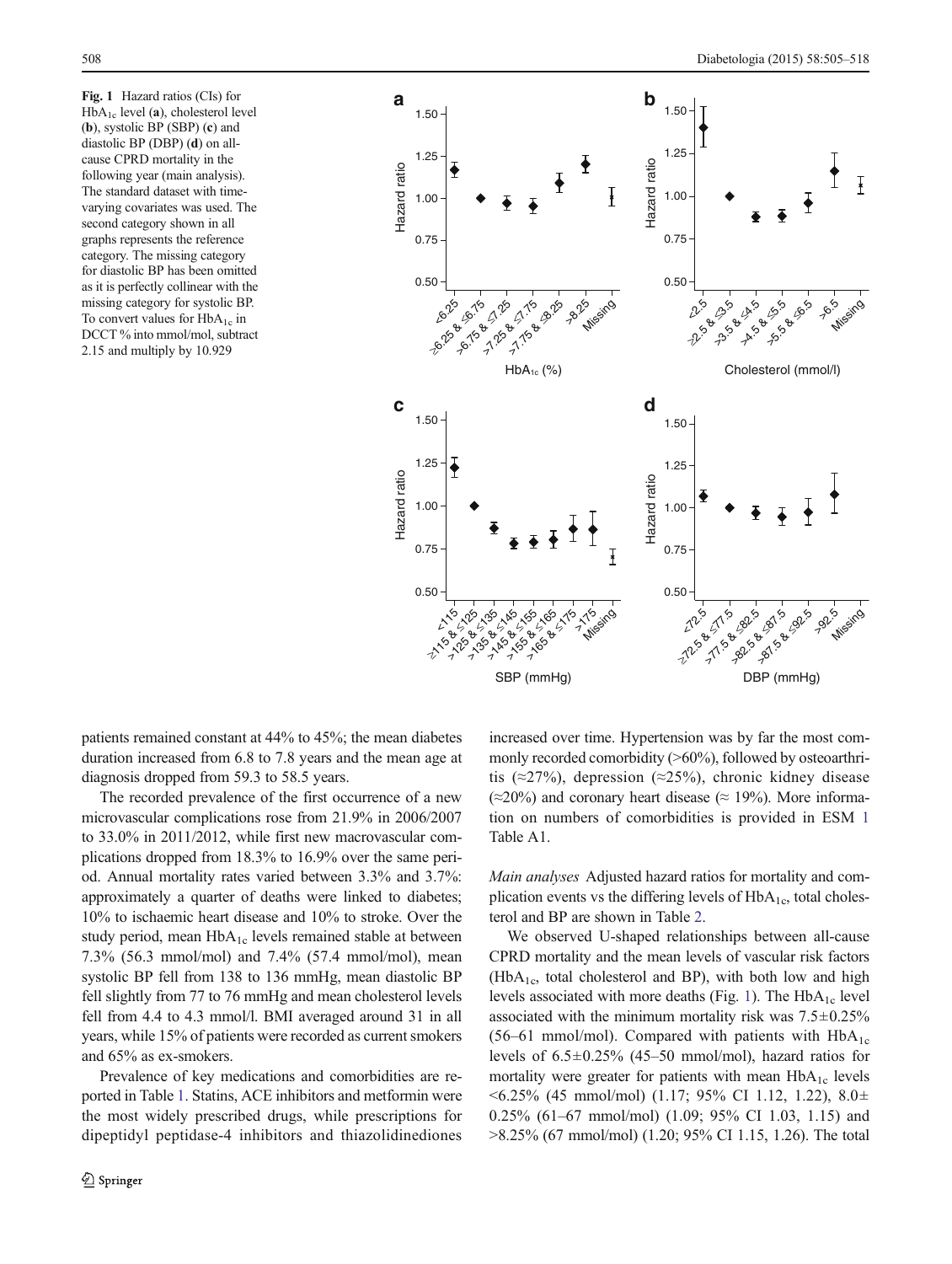## <span id="page-4-0"></span>Table 1 Characteristics for the study population, 2006–2012

| Characteristic                                              | 2006/2007   | 2007/2008   | 2008/2009   | 2009/2010   | 2010/2011   | 2011/2012   |
|-------------------------------------------------------------|-------------|-------------|-------------|-------------|-------------|-------------|
| Diabetes (type 2) prevalence (%)                            |             |             |             |             |             |             |
| Overall                                                     | 2.8         | 2.9         | 3.0         | 3.1         | 3.2         | 3.3         |
| By practice area deprivation quintile                       |             |             |             |             |             |             |
| 1 (most affluent)                                           | 2.4         | 2.5         | 2.6         | 2.7         | 2.8         | 2.9         |
| $\overline{c}$                                              | 2.6         | 2.7         | 2.8         | 2.9         | 3.0         | 3.1         |
| 3                                                           | 2.8         | 2.9         | 3.0         | 3.1         | 3.2         | 3.3         |
| $\overline{4}$                                              | 2.9         | 3.0         | 3.1         | 3.2         | 3.3         | 3.3         |
| 5 (most deprived)                                           | 3.3         | 3.4         | 3.6         | 3.7         | 3.8         | 4.0         |
| By country                                                  |             |             |             |             |             |             |
| England                                                     | 2.8         | 2.9         | 3.0         | 3.1         | 3.3         | 3.3         |
| Northern Ireland                                            | 2.5         | 2.7         | 2.8         | 3.0         | 3.1         | 3.3         |
| Scotland                                                    | 2.8         | 2.9         | 3.0         | 3.2         | 3.3         | 3.4         |
| Wales                                                       | 3.4         | 3.5         | 3.6         | 3.8         | 3.9         | 4.1         |
| By area in England                                          |             |             |             |             |             |             |
| North-East                                                  | 2.7         | 2.8         | 2.9         | 3.0         | 3.1         | 3.1         |
| North-West                                                  | 3.1         | 3.3         | 3.4         | 3.5         | 3.8         | 3.9         |
| Yorkshire-Humber                                            | 2.6         | 2.8         | 3.3         | 3.4         | 3.5         | 3.5         |
| East Midlands                                               | 3.2         | 3.3         | 3.4         | 3.7         | 4.0         | 4.0         |
| West Midlands                                               | 2.9         | 3.0         | 3.1         | 3.2         | 3.3         | 3.4         |
| East of England                                             | 2.6         | 2.7         | 2.8         | 2.9         | 3.1         | 3.2         |
| South-West                                                  | 2.6         | 2.6         | 2.7         | 2.8         | 2.9         | 3.0         |
| South-Central                                               | 2.3         | 2.4         | 2.5         | 2.5         | 2.6         | 2.6         |
| London                                                      | 2.8         | 2.9         | 2.9         | 3.0         | 3.1         | 3.2         |
| South-East                                                  | 2.7         | 2.8         | 2.9         | 3.0         | 3.1         | 3.2         |
| Database counts                                             |             |             |             |             |             |             |
| No. of practices                                            | 569         | 566         | 565         | 556         | 534         | 499         |
| No. of registered patients                                  | 5,321,351   | 5,370,801   | 5,449,547   | 5,432,224   | 5,301,520   | 5,069,748   |
| No. of type 2 diabetes patients <sup>a</sup>                | 148,570     | 155,359     | 163,843     | 168,951     | 170,797     | 166,718     |
| Cohort demographics (type 2 diabetes patients only)         |             |             |             |             |             |             |
| Mean age, years (SD)                                        | 66.1(12.7)  | 66.1(12.7)  | 66.2(12.7)  | 66.3 (12.8) | 66.3 (12.8) | 66.4 (12.8) |
| % Female sex                                                | 45.0        | 44.9        | 44.6        | 44.3        | 44.1        | 44.0        |
| Mean age at diagnosis, years (SD)                           | 59.3 (13.2) | 59.1 (13.2) | 59.0 (13.2) | 58.9 (13.1) | 58.8 (13.1) | 58.5 (13.0) |
| Mean duration of condition, years (SD)                      | 6.8(6.8)    | 7.0(6.8)    | 7.2(6.8)    | 7.4(6.8)    | 7.6(6.8)    | 7.8(6.8)    |
| Macrovascular complications prevalence                      |             |             |             |             |             |             |
| $%$ All                                                     | 18.3        | 18.0        | 17.8        | 17.5        | 17.2        | 16.9        |
| % Peripheral vascular disease                               | $5.0\,$     | 4.9         | $4.8\,$     | 4.7         | 4.5         | 4.4         |
| % Myocardial infarction                                     | 8.2         | 8.1         | 8.1         | $8.0\,$     | 7.9         | 7.8         |
| % Stroke                                                    | 4.4         | 4.4         | 4.3         | 4.2         | 4.2         | 4.1         |
| % Amputation                                                | 0.6         | $0.6\,$     | $0.6\,$     | $0.6\,$     | $0.6\,$     | $0.6\,$     |
| Microvascular complications prevalence                      |             |             |             |             |             |             |
| $%$ All                                                     | 21.9        | 23.9        | 26.2        | 28.6        | 30.9        | 33.0        |
| % Retinopathy                                               | 14.7        | 16.5        | 18.7        | 21.0        | 23.2        | 25.2        |
| % Neuropathy                                                | 4.4         | 4.5         | 4.6         | 4.7         | 4.8         | 5.0         |
| % Chronic kidney disease (stages 4–5)                       | 1.1         | 1.3         | 1.3         | 1.3         | 1.3         | 1.3         |
| % Nephropathy (excluding chronic kidney disease stages 4–5) | 0.6         | 0.6         | 0.5         | 0.5         | 0.5         | 0.5         |
| % Foot ulcer                                                | 1.0         | $1.0\,$     | $1.0\,$     | $1.0\,$     | $1.0\,$     | 1.0         |
| % Neuropathic foot ulcer                                    | 0.1         | 0.1         | 0.1         | 0.1         | $0.1\,$     | 0.1         |
| Macrovascular complications incidence <sup>b</sup>          |             |             |             |             |             |             |
| % Yes (when none before)                                    | $1.2\,$     | $1.1\,$     | $1.1\,$     | $1.0\,$     | $1.0\,$     | $1.0\,$     |
| Denominator                                                 | 123,263     | 129,116     | 136,543     | 141,171     | 143,210     | 140,176     |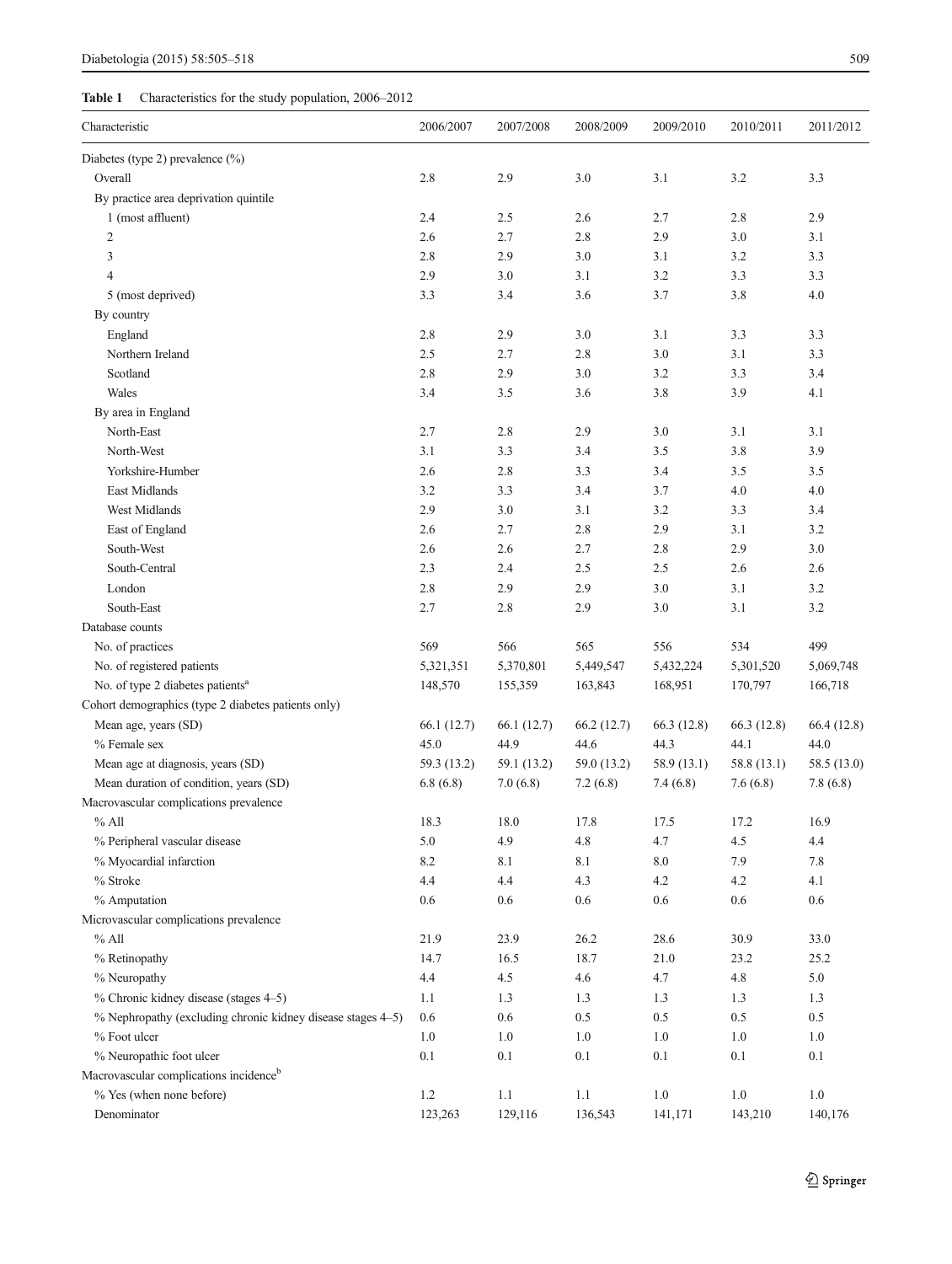## Table 1 (continued)

| Characteristic                                          | 2006/2007    | 2007/2008     | 2008/2009   | 2009/2010   | 2010/2011     | 2011/2012    |
|---------------------------------------------------------|--------------|---------------|-------------|-------------|---------------|--------------|
| Microvascular complications incidence <sup>c</sup>      |              |               |             |             |               |              |
| % Yes (when none before)                                | 4.8          | 4.5           | 4.8         | 4.8         | 4.8           | 4.6          |
| Denominator                                             | 123,144      | 125,141       | 128,779     | 128,710     | 126,304       | 119,358      |
| Death in next year                                      |              |               |             |             |               |              |
| $%$ Yes                                                 | 3.7          | 3.7           | 3.4         | 3.4         | 3.3           |              |
| Denominator                                             | 143,929      | 150,880       | 159,026     | 163,941     | 165,579       |              |
| ONS death in next year                                  |              |               |             |             |               |              |
| $%$ Yes                                                 | 3.9          | 3.7           | 3.6         | 3.6         | 2.6           |              |
| Denominator                                             | 86,842       | 92,745        | 97,390      | 100,221     | 99,094        |              |
| ONS death in next year (cause: diabetes)                |              |               |             |             |               |              |
| $%$ Yes                                                 | 0.9          | 0.9           | $0.8\,$     | 0.9         | 0.6           |              |
| Denominator                                             | 86,842       | 92,745        | 97,390      | 100,221     | 99,094        |              |
| ONS death in next year (cause: ischaemic heart disease) |              |               |             |             |               |              |
| $%$ Yes                                                 | 0.4          | 0.3           | 0.3         | 0.3         | 0.2           |              |
| Denominator                                             | 86,842       | 92,745        | 97,390      | 100,221     | 99,094        |              |
| ONS death in next year (cause: stroke)                  |              |               |             |             |               |              |
| $%$ Yes                                                 | 0.4          | 0.3           | 0.3         | 0.3         | 0.2           |              |
| Denominator                                             | 86,842       | 92,745        | 97,390      | 100,221     | 99,094        |              |
| ONS death in next year (cause: stroke no bleeds)        |              |               |             |             |               |              |
| $%$ Yes                                                 | 0.3          | 0.3           | 0.3         | 0.3         | 0.2           |              |
| Denominator                                             | 86,842       | 92,745        | 97,390      | 100,221     | 99,094        |              |
| Smoking <sup>d</sup>                                    |              |               |             |             |               |              |
| % Current smoker                                        | 15.1         | 14.6          | 14.6        | 14.5        | 14.5          | 14.5         |
| % Ex-smoker                                             | 65.1         | 65.4          | 65.2        | 65.2        | 64.8          | 64.8         |
| $%$ Missing $e$                                         | 0.6          | $0.5\,$       | 0.3         | $0.2\,$     | 0.1           | $0.0\,$      |
| $\mathrm{BMI}^{\mathrm{f}}$                             |              |               |             |             |               |              |
| Average; mean (SD)                                      | 30.6(6.3)    | 30.8(6.4)     | 30.9(6.4)   | 31.0(6.4)   | 31.0(6.4)     | 31.0(6.4)    |
| $%$ Missing $e$                                         | 5.8          | 5.9           | 5.8         | 6.2         | 7.1           | 12.9         |
|                                                         |              |               |             |             |               |              |
| $HbA_{1c}$ , $(\%)$                                     |              |               |             |             |               |              |
| Average; mean (SD)                                      | 7.4(1.4)     | 7.4(1.4)      | 7.4(1.4)    | 7.3(1.4)    | 7.4(1.4)      | 7.4(1.4)     |
| Last; mean (SD)                                         | 7.3(1.5)     | 7.3(1.5)      | 7.3(1.4)    | 7.3(1.4)    | 7.3(1.5)      | 7.4(1.5)     |
| Count; mean (SD)                                        | 1.8(1.1)     | 1.7(1.1)      | 1.8(1.1)    | 2.9(2.1)    | 3.4(2.2)      | 2.8(1.9)     |
| $%$ Missing $e$                                         | 9.3          | 9.6           | 9.1         | 8.9         | 8.2           | 8.2          |
| $HbA_{1c}$ (mmol/mol)                                   |              |               |             |             |               |              |
| Average; mean (SD)                                      | 57.4 (15.3)  | 57.4 (15.3)   | 57.4 (15.3) | 56.3 (15.3) | 57.4 (15.3)   | 57.4 (15.3)  |
| Last; mean (SD)                                         | 56.3 (16.4)  | 56.3 $(16.4)$ | 56.3(15.3)  | 56.3 (15.3) | 56.3 $(16.4)$ | 57.4 (16.4)  |
| Systolic BP (mmHg)                                      |              |               |             |             |               |              |
| Average; mean (SD)                                      | 137.7 (14.6) | 137.2(14.4)   | 136.7(14.3) | 136.4(14.2) | 135.9(14.1)   | 135.6 (13.9) |
| Last; mean (SD)                                         | 136.0(16.2)  | 135.7(16.0)   | 135.3(15.8) | 135.0(15.6) | 134.6(15.4)   | 134.0(15.1)  |
| Count; mean (SD)                                        | 3.4(2.8)     | 3.2(2.7)      | 3.2(2.8)    | 3.1(2.6)    | 3.0(2.5)      | 3.0(2.5)     |
| $%$ Missing $^e$                                        | 4.9          | 5.3           | 5.2         | 5.5         | 5.3           | 5.1          |
| Diastolic BP (mmHg)                                     |              |               |             |             |               |              |
| Average; mean (SD)                                      | 77.0(8.7)    | 76.8(8.7)     | 76.6(8.7)   | 76.5(8.7)   | 76.2(8.7)     | 76.2(8.7)    |
| Last; mean (SD)                                         | 76.1(9.9)    | 76.0(9.8)     | 75.9(9.7)   | 75.8 (9.8)  | 75.5(9.7)     | 75.4 (9.6)   |
| Count; mean (SD)                                        | 3.4(2.8)     | 3.2(2.7)      | 3.2(2.8)    | 3.1(2.6)    | 3.0(2.5)      | 3.0(2.5)     |
| $%$ Missing $e$                                         | 4.9          | 5.3           | 5.2         | 5.5         | 5.3           | 5.1          |
| Cholesterol level (mmol/l)                              |              |               |             |             |               |              |
| Average; mean (SD)                                      | 4.4(1.0)     | 4.3(1.0)      | 4.3(1.0)    | 4.3(1.0)    | 4.3(1.0)      | 4.3(1.0)     |
| Last; mean (SD)                                         | 4.3(1.0)     | 4.3(1.0)      | 4.3(1.0)    | 4.3(1.0)    | 4.3(1.0)      | 4.3(1.1)     |
| Count; mean (SD)                                        | 1.5(1.0)     | 1.5(1.0)      | 1.5(1.0)    | 1.5(1.0)    | 1.4(1.0)      | 1.4(1.0)     |
| $%$ Missing $e$                                         | 10.2         | 10.7          | 10.6        | 11.1        | 11.1          | 11.0         |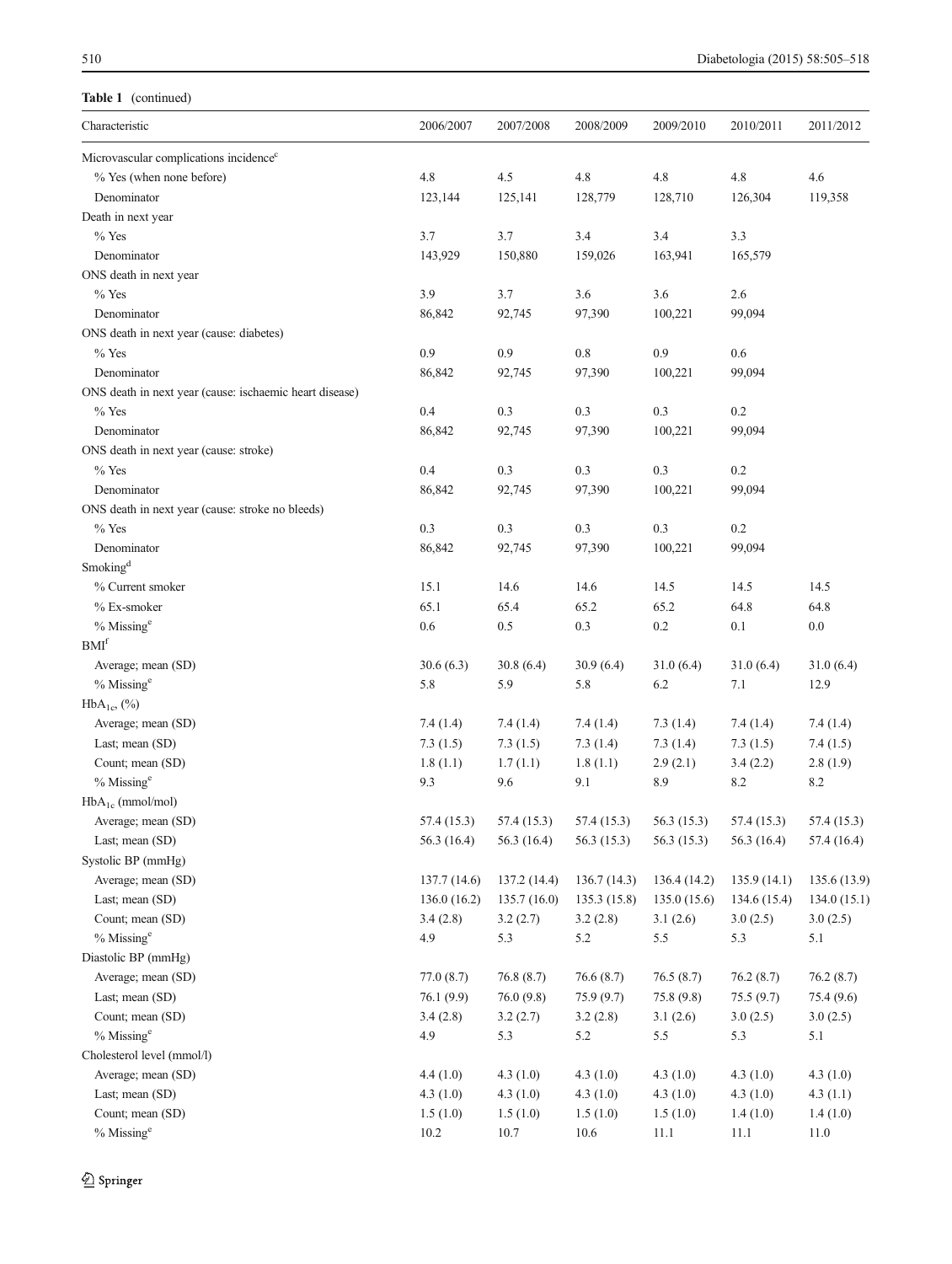## Table 1 (continued)

 $\overline{a}$ 

| Characteristic                             | 2006/2007 | 2007/2008 | 2008/2009 | 2009/2010 | 2010/2011 | 2011/2012 |
|--------------------------------------------|-----------|-----------|-----------|-----------|-----------|-----------|
| Diabetes medication $(\%)^g$               |           |           |           |           |           |           |
| Acarbose                                   | 0.7       | 0.6       | 0.5       | 0.4       | 0.3       | 0.3       |
| Dipeptidyl peptidase-4 inhibitor           | 0.0       | 0.3       | 1.3       | 3.6       | 6.4       | 8.5       |
| Glucagon-like peptide-1 agonist            | 0.0       | 0.2       | 0.7       | 1.7       | 2.6       | 3.2       |
| Meglitinide                                | 0.7       | 0.7       | 0.7       | 0.6       | 0.5       | 0.4       |
| Metformin                                  | 55.6      | 57.3      | 59.6      | 62.0      | 64.9      | 65.8      |
| Sulfonylurea                               | 32.7      | 32.3      | 32.2      | 32.3      | 32.0      | 31.9      |
| Thiazolidinedione                          | 3.9       | 5.5       | 7.1       | 7.5       | 8.9       | 8.1       |
| Cardiovascular medication (%) <sup>g</sup> |           |           |           |           |           |           |
| ACE inhibitor                              | 64.5      | 65.5      | 65.9      | 65.7      | 65.4      | 64.8      |
| $\alpha$ -Blocker                          | 10.5      | 10.2      | 9.9       | 9.8       | 9.5       | 9.2       |
| Anticoagulant                              | 5.5       | 5.6       | 5.8       | 6.0       | 6.1       | 6.3       |
| Antiplatelet                               | 53.1      | 54.3      | 54.4      | 51.1      | 45.7      | 41.9      |
| $\beta$ -Blocker                           | 27.6      | 25.9      | 25.8      | 25.7      | 25.6      | 25.7      |
| Calcium-channel blocker                    | 33.6      | 34.1      | 34.2      | 34.4      | 34.2      | 34.2      |
| Thiazide diuretic                          | 26.2      | 24.9      | 23.9      | 22.9      | 22.2      | 21.4      |
| Other lipid-lowering drug                  | 5.6       | 6.5       | 7.0       | 7.2       | 7.1       | 6.6       |
| Loop diuretics                             | 17.2      | 16.8      | 16.5      | 16.0      | 15.7      | 15.2      |
| <b>Statins</b>                             | 74.9      | 75.9      | 77.1      | 77.5      | 76.7      | 76.3      |
| Comorbidities: count                       |           |           |           |           |           |           |
| Mean (SD) no. of conditionsh               | 2.0(1.5)  | 2.1(1.5)  | 2.1(1.5)  | 2.1(1.5)  | 2.1(1.5)  | 2.1(1.5)  |
| Comorbidities: prevalence (%)              |           |           |           |           |           |           |
| Asthma                                     | 9.3       | 9.4       | 9.6       | 9.6       | 9.5       | 9.4       |
| Coronary heart disease                     | 21.1      | 20.6      | 20.0      | 19.3      | 18.7      | 18.1      |
| Chronic kidney disease                     | 17.8      | 20.9      | 21.6      | 21.7      | 21.4      | 21.1      |
| Chronic obstructive pulmonary disease      | 4.4       | 4.7       | 4.9       | 5.0       | 5.1       | 5.3       |
| Depression                                 | 22.2      | 23.1      | 23.7      | 24.2      | 24.7      | 25.4      |
| Dementia                                   | $1.5\,$   | 1.6       | 1.6       | 1.8       | $2.0\,$   | 2.1       |
| Severe mental illness                      | 1.9       | 2.0       | 2.1       | 2.2       | 2.3       | 2.4       |
| Heart failure                              | 5.8       | 5.4       | 5.1       | 4.9       | 4.7       | 4.6       |
| Hypertension                               | 62.7      | 63.2      | 63.2      | 63.1      | 62.7      | 62.2      |
| Stroke                                     | 9.2       | 9.1       | 8.9       | $8.8\,$   | 8.8       | 8.6       |
| Cancer                                     | 7.2       | 7.5       | 7.8       | $8.0\,$   | 8.3       | 8.7       |
| Epilepsy                                   | 1.0       | 1.0       | 1.0       | 1.0       | 1.0       | 1.0       |
| Osteoarthritis                             | 25.0      | 25.7      | 26.4      | 26.7      | 27.1      | 27.2      |
| Osteoporosis                               | 2.7       | 2.9       | 3.0       | 3.1       | 3.2       | 3.3       |

<sup>a</sup> Aged 18 years or over

<sup>b</sup> Peripheral vascular disease, myocardial infarction, stroke or amputation

<sup>c</sup> Retinopathy, neuropathy, nephropathy, chronic kidney disease stages 4-5 or foot ulcer

<sup>d</sup> Information from previous years is used to define cases. Patients are classed as active smokers if associated with at least one relevant code at any time until the end of the respective year and no cessation or ex-smoker code has interjected. Missing cases relate to patients for which no relevant codes are available (non-smoker, active smoker, ex-smoker or cessation) until the end of the respective year

Hypothyroidism 9.1 9.5 9.6 9.7 9.8 9.9

e Percentage of patients with no record

<sup>f</sup> After applying BMI interpolation-imputation algorithm, BMI data were extracted from 1 April 2000 to 31 March 2012, to maximise the efficiency of the algorithm. The higher rates for missing values for the last years are explained by the nature of the algorithm: a value for a 'middle' year was more likely to be imputed since extrapolations were not allowed

<sup>g</sup> Percentage of patients with at least one prescription within the year

<sup>h</sup> From the listed conditions, excluding type 2 diabetes

Count, number of measurements within the respective time period; Last, last available measurement within the respective time period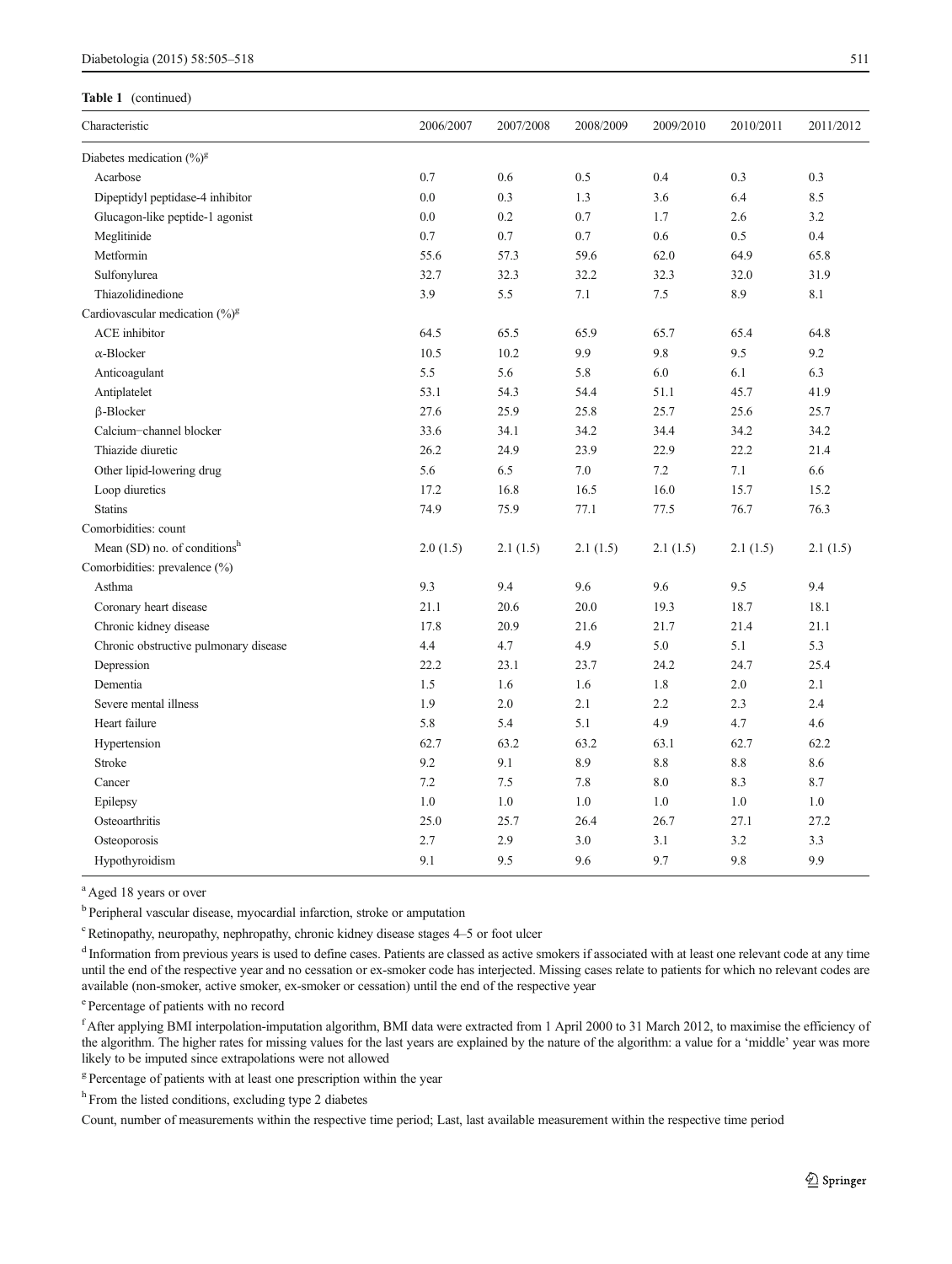| Characteristic                           | All-cause<br>mortality <sup>b</sup> | Coronary heart<br>disease-related<br>mortality <sup>c</sup> | Cerebrovascular-<br>related<br>mortality <sup>d</sup> | Macrovascular<br>complication(s) $^e$ | Microvascular<br>complication(s) <sup><math>t</math></sup> |
|------------------------------------------|-------------------------------------|-------------------------------------------------------------|-------------------------------------------------------|---------------------------------------|------------------------------------------------------------|
| Age                                      | $1.066$ $(1.063, 1.070)^{g}$        | $1.085(1.070, 1.099)^{g}$                                   | $1.098(1.083, 1.113)^{g}$                             | $1.029$ $(1.026, 1.033)^{g}$          | $1.006(1.004, 1.008)^g$                                    |
| Male sex                                 | 1.247 (1.213, 1.282)                | 1.504 (1.328, 1.704)                                        | 0.971(0.857, 1.101)                                   | 1.427 (1.362, 1.495)                  | $1.109(1.061, 1.158)^{g}$                                  |
| Complications                            |                                     |                                                             |                                                       |                                       |                                                            |
| Macrovascular                            | $1.259$ $(1.173, 1.350)^{g}$        | 2.141 (1.877, 2.443)                                        | 1.600(1.405, 1.822)                                   |                                       |                                                            |
| Microvascular                            | 1.157 (1.126, 1.189)                | 1.218 (1.082, 1.371)                                        | 1.098 (0.973, 1.238)                                  | 1.426 (1.362, 1.492)                  |                                                            |
| Smoking                                  |                                     |                                                             |                                                       |                                       |                                                            |
| Never smoked                             | Reference                           |                                                             |                                                       |                                       |                                                            |
| Ex-smoker                                | $1.250$ $(1.149, 1.359)^{g}$        | 1.217 (1.029, 1.440)                                        | 1.047(0.904, 1.213)                                   | $1.331 (1.152, 1.538)^g$              | 0.970(0.945, 0.994)                                        |
| Current smoker                           | $1.844$ $(1.645, 2.067)^{g}$        | 1.874 (1.512, 2.321)                                        | 1.232 (0.984, 1.542)                                  | $2.024$ (1.701, 2.408) <sup>g</sup>   | 0.945 (0.912, 0.978)                                       |
| Missing                                  | 0.503(0.389, 0.650)                 | 0.258(0.036, 1.848)                                         | 1.221 (0.538, 2.772)                                  | 3.436 (1.714, 6.887) <sup>g</sup>     | 1.058 (0.847, 1.323)                                       |
| Practice characteristics                 |                                     |                                                             |                                                       |                                       |                                                            |
| Diabetes prevalence                      | $0.942(0.910, 0.974)^{g}$           | 0.983(0.916, 1.054)                                         | 0.959 (0.896, 1.027)                                  | 0.941(0.917, 0.965)                   | $1.136(1.107, 1.165)^{g}$                                  |
| List size $(1,000s)$                     | 0.997(0.995, 1.000)                 | 0.996 (0.985, 1.007)                                        | 1.000(0.989, 1.011)                                   | 0.995(0.991, 1.000)                   | $1.025$ $(1.022, 1.028)^{g}$                               |
| Region <sup>i</sup>                      |                                     |                                                             |                                                       |                                       |                                                            |
| North-West                               | Reference                           |                                                             |                                                       |                                       |                                                            |
| North-East                               | 0.881(0.801, 0.970)                 | 0.624(0.419, 0.929)                                         | 0.736(0.492, 1.101)                                   | 1.448(1.260, 1.664)                   | 1.746 (1.636, 1.864)                                       |
| Yorkshire-Humber                         | 0.879 (0.814, 0.948)                | 0.924(0.716, 1.194)                                         | 0.964(0.729, 1.274)                                   | 0.837(0.731, 0.957)                   | 1.028 (0.963, 1.097)                                       |
| East Midlands                            | 0.811 (0.748, 0.879)                | 0.820(0.602, 1.117)                                         | 1.032(0.751, 1.418)                                   | 0.907(0.796, 1.033)                   | 1.317 (1.244, 1.395)                                       |
| West Midlands                            | 0.929(0.880, 0.980)                 | 0.788(0.646, 0.962)                                         | 0.913 (0.743, 1.122)                                  | 0.770(0.701, 0.846)                   | 1.253 (1.201, 1.307)                                       |
| East of England                          | 0.879(0.831, 0.930)                 | 0.781(0.636, 0.960)                                         | 0.926(0.752, 1.141)                                   | 0.840(0.764, 0.925)                   | $0.673$ $(0.611, 0.742)^{g}$                               |
| South-West                               | 0.907(0.859, 0.958)                 | 0.771 (0.633, 0.939)                                        | 0.953 (0.779, 1.166)                                  | 0.801(0.729, 0.881)                   | 1.437 (1.378, 1.499)                                       |
| South-Central                            | 0.941 (0.892, 0.992)                | 0.842(0.681, 1.042)                                         | 0.955(0.767, 1.189)                                   | 0.829(0.758, 0.907)                   | $0.980(0.904, 1.061)^g$                                    |
| London                                   | 0.822(0.779, 0.867)                 | 0.661(0.534, 0.818)                                         | 0.959(0.779, 1.181)                                   | 0.823(0.755, 0.897)                   | 1.112 (1.068, 1.158)                                       |
| South-East Coast                         | $0.793$ $(0.704, 0.895)^{g}$        | $0.348$ $(0.200, 0.606)^{g}$                                | 0.829(0.666, 1.033)                                   | 0.822(0.750, 0.901)                   | 0.988(0.945, 1.033)                                        |
| Northern Ireland                         | 0.950 (0.881, 1.024)                |                                                             |                                                       | 0.988 (0.874, 1.116)                  | $0.438(0.364, 0.525)^{g}$                                  |
| Scotland                                 | 1.062(1.008, 1.118)                 |                                                             |                                                       | 0.977(0.897, 1.064)                   | $1.242$ (1.156, 1.334) <sup>g</sup>                        |
| Wales                                    | 1.006(0.958, 1.056)                 |                                                             |                                                       | 0.874(0.803, 0.952)                   | $1.007(0.934, 1.086)^{g}$                                  |
| Deprivation quintile                     |                                     |                                                             |                                                       |                                       |                                                            |
| 1 (most affluent)                        | Reference                           |                                                             |                                                       |                                       |                                                            |
| 2                                        | 1.108(1.063, 1.156)                 | 0.939(0.777, 1.135)                                         | 1.139 (0.942, 1.377)                                  | 1.052(0.980, 1.130)                   | 0.954(0.924, 0.986)                                        |
| 3                                        | 1.070(1.026, 1.115)                 | 0.991(0.821, 1.195)                                         | 1.161 (0.957, 1.409)                                  | 1.079(1.006, 1.157)                   | 0.888(0.860, 0.918)                                        |
| 4                                        | 1.093 (1.049, 1.139)                | 0.922(0.764, 1.112)                                         | 1.081 (0.889, 1.315)                                  | 1.056 (0.985, 1.132)                  | $0.894$ $(0.856, 0.933)^{g}$                               |
|                                          | 1.124(1.076, 1.174)                 | 1.020(0.838, 1.241)                                         | 1.225(0.999, 1.501)                                   | 0.999(0.927, 1.076)                   | $0.891(0.839, 0.947)^{g}$                                  |
| Comorbidities                            |                                     |                                                             |                                                       |                                       |                                                            |
| Asthma                                   | 1.066(1.020, 1.114)                 | 0.936(0.764, 1.148)                                         | 0.966(0.780, 1.195)                                   | 1.025(0.954, 1.102)                   | 0.996(0.963, 1.030)                                        |
| Coronary heart disease                   | $1.042$ $(1.012, 1.072)^{g}$        | 1.367 (1.208, 1.546)                                        | 0.846(0.743, 0.963)                                   | 2.959 (2.737, 3.199) <sup>g</sup>     | 1.022(0.997, 1.048)                                        |
| Chronic kidney disease                   | 1.179 (1.099, 1.265)                | 1.577 (1.399, 1.776)                                        | 1.151 (1.025, 1.294)                                  | 1.151 (1.094, 1.211)                  |                                                            |
| Chronic obstructive<br>pulmonary disease | $1.821$ $(1.649, 2.012)^{g}$        | 1.113(0.908, 1.365)                                         | 0.994(0.792, 1.246)                                   | $1.516 (1.264, 1.819)^g$              | 1.049 (1.003, 1.097)                                       |
| Depression                               | 1.046 (1.015, 1.078)                | 0.979(0.858, 1.117)                                         | 1.032(0.905, 1.177)                                   | 1.125 (1.070, 1.182)                  | $1.067(1.015, 1.122)^{g}$                                  |
| Dementia                                 | $1.702$ (1.493, 1.940) <sup>g</sup> | 0.959(0.724, 1.270)                                         | 1.699 (1.395, 2.069)                                  | 1.188 (1.043, 1.354)                  | 0.851(0.782, 0.926)                                        |
| Serious mental illness                   | $1.469$ $(1.303, 1.656)^{g}$        | 1.146(0.802, 1.637)                                         | 1.039 (0.748, 1.445)                                  | 1.173 (1.024, 1.344)                  | 0.938(0.874, 1.007)                                        |
| Heart failure                            | 1.733 (1.673, 1.795)                | 2.070 (1.795, 2.387)                                        | 1.651 (1.416, 1.926)                                  | 1.710 (1.588, 1.842)                  | 1.361 (1.306, 1.418)                                       |
| Hypertension                             | 1.033(1.005, 1.062)                 | 1.131 (0.996, 1.283)                                        | 1.108 (0.974, 1.260)                                  | 1.137 (1.083, 1.193)                  | 1.037(1.015, 1.059)                                        |
| Stroke                                   | 1.097(1.060, 1.136)                 | 0.852(0.731, 0.991)                                         | 2.713 (2.387, 3.083)                                  |                                       | $1.150(1.066, 1.241)^g$                                    |
| Cancer                                   | 3.026 $(2.801, 3.270)^{g}$          | 0.965(0.814, 1.145)                                         | 1.200(1.025, 1.405)                                   | 1.081 (1.009, 1.159)                  | 1.040(1.005, 1.077)                                        |
| Epilepsy                                 | $1.487$ $(1.331, 1.662)^{g}$        | 0.783(0.450, 1.362)                                         | 2.097 (1.502, 2.926)                                  | 1.504 (1.245, 1.817)                  | 0.995 (0.902, 1.098)                                       |
| Osteoarthritis                           | 0.943 (0.918, 0.969)                | 0.836(0.742, 0.942)                                         | 1.012 (0.903, 1.134)                                  | 1.065(1.017, 1.116)                   | 1.064(1.040, 1.088)                                        |

<span id="page-7-0"></span>Table 2 Hazard ratios (95% Cis) from Cox proportionate hazards survival analysis for all CPRD deaths, all ONS coronary heart disease-related deaths, all ONS cerebrovascular-related deaths and new diabetes complications (main analysis)<sup>a</sup>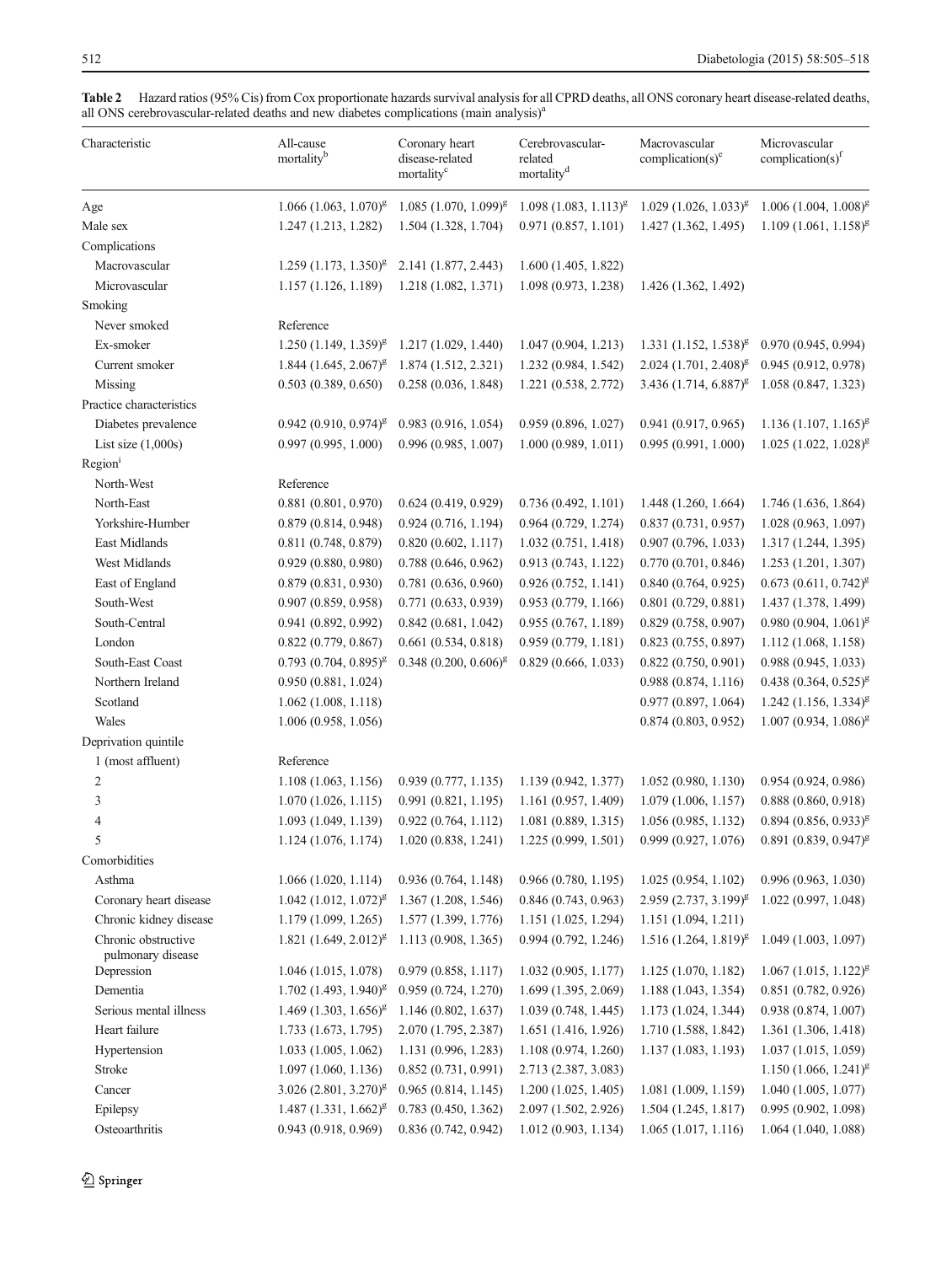## Table 2 (continued)

| Characteristic                                      | All-cause<br>mortality <sup>b</sup> | Coronary heart<br>disease-related<br>mortality <sup>c</sup> | Cerebrovascular-<br>related<br>mortality <sup>d</sup> | Macrovascular<br>complication(s) $^e$ | Microvascular<br>complication(s) $f$ |  |
|-----------------------------------------------------|-------------------------------------|-------------------------------------------------------------|-------------------------------------------------------|---------------------------------------|--------------------------------------|--|
| Osteoporosis                                        | 1.106 (1.049, 1.167)                | 1.290 (1.020, 1.631)                                        | 1.105 (0.890, 1.371)                                  | 1.139(1.026, 1.265)                   | 1.051(0.994, 1.111)                  |  |
| Hypothyroidism                                      | 0.987(0.949, 1.026)                 | 0.829(0.689, 0.997)                                         | 0.881(0.741, 1.048)                                   | 1.009(0.941, 1.082)                   | 1.017(0.984, 1.051)                  |  |
| BMI                                                 |                                     |                                                             |                                                       |                                       |                                      |  |
| <18.5                                               | 2.083 (1.923, 2.256)                | 1.745(1.131, 2.693)                                         | 1.658 (1.152, 2.386)                                  | 1.234 (0.979, 1.556)                  | 0.784(0.675, 0.911)                  |  |
| $≥18.5 &$ ≤25                                       | Reference                           |                                                             |                                                       |                                       |                                      |  |
| $>25 \& 50$                                         | $0.603$ $(0.572, 0.635)^{g}$        | 0.826(0.704, 0.968)                                         | 0.693(0.594, 0.808)                                   | 0.868(0.816, 0.923)                   | $0.963$ $(0.903, 1.027)^{g}$         |  |
| $>30 \& 540$                                        | $0.529(0.499, 0.561)^g$             | 0.785(0.661, 0.933)                                         | 0.533(0.444, 0.639)                                   | $0.753$ $(0.670, 0.847)^{g}$          | $0.852(0.799, 0.909)^g$              |  |
| >40                                                 | 0.809(0.753, 0.870)                 | 1.145 (0.848, 1.547)                                        | 0.580(0.387, 0.869)                                   | 0.679(0.608, 0.757)                   | $0.799(0.724, 0.881)^g$              |  |
| Missing BMI                                         | 3.140 (3.023, 3.262)                | 3.545 (2.964, 4.238)                                        | 2.617 (2.219, 3.086)                                  | 1.293 (1.177, 1.421)                  | $0.706$ $(0.628, 0.794)^{g}$         |  |
| $HbA_{1c}$ (%)                                      |                                     |                                                             |                                                       |                                       |                                      |  |
| $\leq 6.25$ ( $\leq 45$ mmol/mol)                   | 1.169(1.124, 1.215)                 | 1.023(0.854, 1.226)                                         | 1.169 (0.979, 1.396)                                  | 0.975(0.906, 1.050)                   | 0.976(0.945, 1.008)                  |  |
| $≥6.25$ & $≤6.75$<br>$(45-50$ mmol/mol)             | Reference                           |                                                             |                                                       |                                       |                                      |  |
| $>6.75$ & $\leq$ 7.25<br>$(50-56 \text{ mmol/mol})$ | 0.970(0.929, 1.013)                 | 0.938(0.773, 1.137)                                         | 1.084 (0.892, 1.318)                                  | 1.038 (0.966, 1.117)                  | 1.024(0.992, 1.058)                  |  |
| $>7.25$ & $\leq$ 7.75<br>$(56-61 \text{ mmol/mol})$ | 0.953(0.909, 1.000)                 | 0.970(0.788, 1.194)                                         | 1.205 (0.976, 1.487)                                  | 1.086(1.004, 1.174)                   | 1.065(1.029, 1.103)                  |  |
| $>7.75$ & $\leq 8.25$<br>$(61-67 \text{ mmol/mol})$ | 1.091(1.034, 1.151)                 | 1.123 (0.894, 1.411)                                        | 1.366 (1.079, 1.730)                                  | 1.190 (1.091, 1.298)                  | 1.103(1.060, 1.148)                  |  |
| $>8.25$ ( $>67$ mmol/mol)                           | 1.203 $(1.152, 1.256)^{h}$          | 1.323 (1.102, 1.589)                                        | 1.314 (1.072, 1.611)                                  | 1.460 (1.360, 1.566)                  | 1.273 $(1.233, 1.314)^h$             |  |
| Missing $HbA_{1c}$                                  | 1.006(0.952, 1.063)                 | 0.957(0.739, 1.240)                                         | $1.249(0.971, 1.608)^h$                               | 1.280 (1.139, 1.439)                  | 0.772(0.726, 0.820)                  |  |
| Total cholesterol (mmol/l)                          |                                     |                                                             |                                                       |                                       |                                      |  |
| < 2.5                                               | 1.401 (1.288, 1.525)                | 1.090(0.706, 1.682)                                         | 1.071(0.673, 1.705)                                   | 1.442(1.225, 1.697)                   | 1.293 (1.182, 1.414)                 |  |
| $≥2.5$ & ≤3.5                                       | Reference                           |                                                             |                                                       |                                       |                                      |  |
| $>3.5 \& \leq 4.5$                                  | 0.880(0.852, 0.909)                 | 1.033 (0.890, 1.199)                                        | 0.878(0.757, 1.019)                                   | 0.904(0.855, 0.955)                   | 0.953 (0.928, 0.978)                 |  |
| $>4.5 \& \leq 5.5$                                  | 0.885(0.851, 0.921)                 | 1.188 (0.997, 1.414)                                        | 0.961(0.808, 1.142)                                   | 0.915 (0.856, 0.977)                  | $0.939(0.911, 0.968)^h$              |  |
| $>5.5$ & $\leq 6.5$                                 | 0.961(0.906, 1.020)                 | 1.612 (1.267, 2.050)                                        | 0.920(0.708, 1.195)                                   | 0.882(0.796, 0.977)                   | 0.926 (0.886, 0.969)                 |  |
| >6.5                                                | 1.147(1.051, 1.252)                 | 2.624 (1.958, 3.518)                                        | 1.365 (0.972, 1.917)                                  | 1.294 (1.136, 1.474)                  | $0.967(0.905, 1.034)^h$              |  |
| Missing total cholesterol                           | 1.064(1.014, 1.115)                 | 1.143 (0.911, 1.436)                                        | 0.854(0.677, 1.078)                                   | 0.880(0.795, 0.973)                   | 0.945(0.901, 0.992)                  |  |
| Systolic BP (mmHg)                                  |                                     |                                                             |                                                       |                                       |                                      |  |
| <115                                                | 1.223 (1.167, 1.282)                | 1.284(1.024, 1.611)                                         | 1.132 (0.882, 1.453)                                  | 1.171 (1.059, 1.294)                  | 1.021 (0.971, 1.074)                 |  |
| ≥115 & ≤125                                         | Reference                           |                                                             |                                                       |                                       |                                      |  |
| $>125 \& 135$                                       | 0.870(0.837, 0.903)                 | 0.806(0.669, 0.970)                                         | $1.064(0.884, 1.279)^h$                               | 0.963(0.898, 1.032)                   | 1.068(1.034, 1.103)                  |  |
| >135 & $\leq$ 145                                   | 0.782(0.751, 0.813)                 | 0.981 (0.819, 1.174)<br>0.950(0.768, 1.175)                 | 0.952(0.789, 1.148)                                   | 0.936(0.873, 1.004)                   | 1.096(1.060, 1.132)                  |  |
| $>145 \& \leq 155$                                  | 0.789(0.753, 0.828)                 |                                                             | 1.031 (0.834, 1.276)                                  | 1.077(0.994, 1.167)                   | 1.193 (1.148, 1.239)                 |  |
| $>155 \& \leq 165$                                  | 0.803(0.755, 0.855)                 | 1.326 (1.044, 1.685)                                        | 0.926(0.702, 1.220)                                   | 1.289(1.166, 1.425)                   | 1.256 (1.195, 1.320)                 |  |
| $>165 \& \leq 175$                                  | 0.866(0.792, 0.946)                 | 1.110 (0.770, 1.600)                                        | 1.089 (0.757, 1.568)                                  | $1.506(1.311, 1.729)^{h}$             | 1.289 (1.197, 1.388)                 |  |
| >175                                                | $0.863$ $(0.770, 0.966)$            | 1.321 (0.855, 2.042)                                        | 1.466 (0.985, 2.184)                                  | 1.637 (1.372, 1.952)                  | 1.447 (1.318, 1.589)                 |  |
| Missing systolic BP                                 | $0.702$ $(0.658, 0.749)$            | 0.697(0.497, 0.977)                                         | $0.610 (0.445, 0.837)^h$                              | 0.508(0.434, 0.595)                   | 0.788 (0.733, 0.847)                 |  |
| Diastolic BP (mmHg)                                 |                                     |                                                             |                                                       |                                       |                                      |  |
| <72.5                                               | 1.069(1.035, 1.105)                 | 1.066(0.921, 1.235)                                         | 0.862(0.746, 0.997)                                   | 0.973 (0.919, 1.029)                  | 1.043 (1.015, 1.072)                 |  |
| $≥72.5$ & $≤77.5$                                   | Reference                           |                                                             |                                                       |                                       |                                      |  |
| $>77.5$ & $\leq$ 82.5                               | 0.969(0.930, 1.008)                 | 0.895(0.748, 1.072)                                         | 0.889(0.748, 1.058)                                   | 0.907(0.851, 0.966)                   | 0.942(0.915, 0.970)                  |  |
| $>82.5 \& \leq 87.5$                                | 0.946(0.894, 1.000)                 | $0.846$ (0.663, 1.079) <sup>h</sup>                         | 0.835(0.658, 1.061)                                   | 0.855(0.786, 0.929)                   | 0.970(0.936, 1.005)                  |  |
| $>87.5$ & $\leq$ 92.5                               | 0.974(0.898, 1.056)                 | 0.740(0.515, 1.065)                                         | 1.119 (0.821, 1.526)                                  | 0.832(0.741, 0.934)                   | 0.956(0.911, 1.002)                  |  |
| $\geq 92.5$                                         | 1.080 (0.968, 1.205)                | 1.307 (0.886, 1.928)                                        | 1.239 (0.827, 1.858)                                  | 0.996(0.863, 1.150)                   | 0.917(0.860, 0.978)                  |  |
| Missing diastolic BP<br>Model information           | Omitted <sup>j</sup>                |                                                             |                                                       |                                       |                                      |  |
| No. of patients                                     | 195,481                             | 118,291                                                     | 118,291                                               | 183,140                               | 183,610                              |  |
| No. of failures                                     | 24,752                              | 1,340                                                       | 1,323                                                 | 8,901                                 | 39,553                               |  |
|                                                     |                                     |                                                             |                                                       |                                       |                                      |  |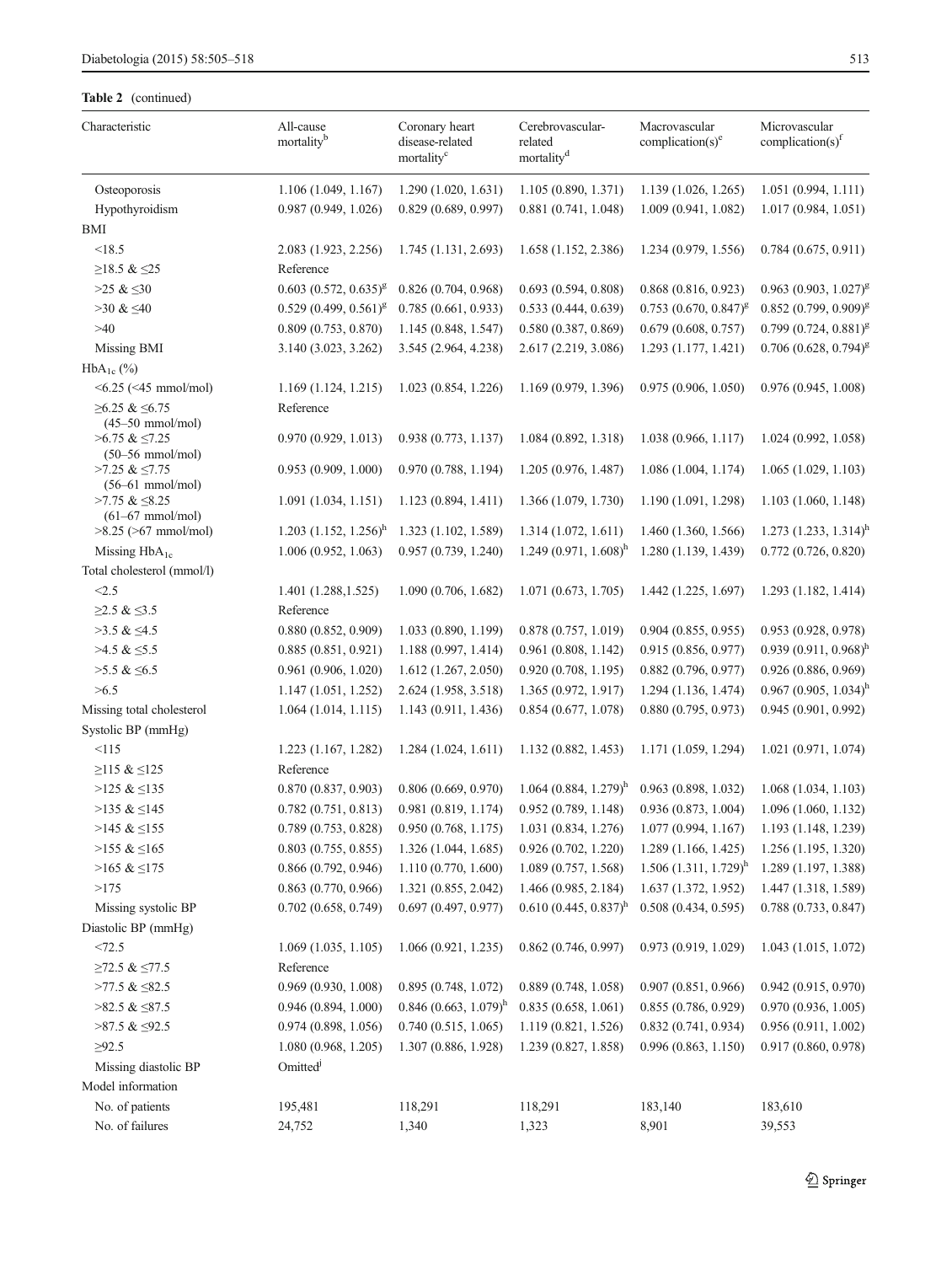#### Table 2 (continued)

| Characteristic                      | All-cause<br>mortality <sup>b</sup> | Coronary heart<br>disease-related<br>mortality <sup>c</sup> | Cerebrovascular-<br>related<br>mortality <sup>d</sup> | Macrovascular<br>complication(s) $^e$ | Microvascular<br>complication(s) <sup><math>1</math></sup> |
|-------------------------------------|-------------------------------------|-------------------------------------------------------------|-------------------------------------------------------|---------------------------------------|------------------------------------------------------------|
| Years at risk (no. of observations) | 689.140                             | 418.792                                                     | 418.792                                               | 710,068                               | 641,955                                                    |
| Log pseudolikelihood                | $-232.137$                          | $-11,661$                                                   | $-11,376$                                             | $-88,612$                             | $-408,639$                                                 |

<sup>a</sup> Models include time-varying covariates so that the proportionate hazard assumption can be met; missing data for biometric measurements have been categorised as such enabling us to use all available records

<sup>b</sup> CPRD estimated deaths in the following year, using data from all available practices

<sup>c</sup> ONS deaths in the following year where the underlying cause (or in top three causes) is ischaemic heart disease (ICD-10 codes I21-I22), using data for approximately 60% of the practices for which the data has been linked

<sup>d</sup> ONS deaths in the following year where the underlying cause (or in top three causes) is stroke (ICD-10 codes I60-I64), using data for approximately 60% of the practices for which the data has been linked

<sup>e</sup> New macrovascular complication (peripheral vascular disease, myocardial infarction, stroke or amputation) in the current year, when none previously, using data from all available practices. Stroke was not included as a covariate in this analysis since it overlaps fully with the outcome. Coronary heart disease and heart failure were included since they do not overlap fully with myocardial infarction

<sup>f</sup> New microvascular complication (retinopathy, neuropathy, nephropathy [chronic kidney disease stages 4–5] or foot ulcer) in the current year, when none previously, using data from all available practices. Chronic kidney disease was not included as a covariate in this analysis since there is great overlap with the outcome

<sup>g</sup> Variables for which additional time-varying components have been added and therefore interpretation of the 'main' effects is not straightforward

h Displaying better fit when included an additional logarithmic time-varying component, which implies that the associated hazard increases over time at a logarithmic rate

<sup>i</sup> ONS data only available for England

<sup>j</sup> Omitted since missing cases for SBP and DBP overlap completely

cholesterol level associated with the minimum mortality risk was  $4.0\pm0.5$  mmol/l. Compared with patients with mean total cholesterol levels in the reference range  $3.0 \pm 0.5$  mmol/l, hazard ratios were greater for patients with mean levels  $\leq$ 2.5 mmol/l (1.40; 95% CI 1.29, 1.53) and  $\geq$ 6.5 mmol/l (1.15; 95% CI 1.05, 1.25). For BP, less evident U-shaped relationships were observed. The systolic and diastolic BP associated with the lowest mortality risk was  $140 \pm 5$  and 85  $\pm$ 2.5 mmHg, respectively. Higher systolic BP was associated with lower risk compared with the reference category  $(115-$ 125 mmHg), although the risk seemed to increase for very high systolic BP. However, the highest risk was observed for pressures below 115 mmHg (1.22; 95% CI 1.17, 1.28). For diastolic BP, only pressures below 75 mmHg were linked with a statistically significant increase in mortality (1.07; 95% CI 1.03, 1.11), compared with the reference range (72.5– 77.5 mmHg).

Results were similar for all-cause ONS mortality and broadly similar for diabetes-related mortality (ESM 1 Figs 5, 6 and Table 2). However, for the latter, hazard ratios for  $HbA_{1c}$ levels more resembled a J-shape pattern, with increased risks for high levels, especially above 8.25% (67 mmol/mol) (1.49; 95% CI 1.33, 1.70). The pattern was different for coronary heart disease-related mortality, with statistically significant increased risks observed only for high values of  $HbA<sub>1c</sub>$  and cholesterol (ESM 1 Fig. 1). For  $HbA_{1c}$  levels above 8.25% (67 mmol/mol) the hazard ratio was 1.32 (95% CI 1.10, 1.59), and for cholesterol levels above 5.5 and up to 6.5 mmol/l or above 6.5 mml/l, the hazard ratios were 1.61 (95% CI 1.27, 2.05) and 2.62 (95% CI 1.96, 3.52), respectively. For cerebrovascular (stroke)-related mortality high values of diastolic BP, cholesterol and  $HbA_{1c}$  suggested higher risk, but CIs were much wider due to fewer deaths (ESM 1 Fig. 2). Only  $HbA_{1c}$ levels above 7.75 and up to 8.25% (61–67 mmol/mol) or above 8.25% (67 mmol/mol) demonstrated a statistically significant increase in risk, with hazard ratios of 1.37 (95% CI 1.08, 1.73) and 1.31 (95% CI 1.07, 1.61), respectively. Patterns of results were similar when we excluded cerebrovascular deaths attributed to haemorrhage (ESM 1 Fig. 7, Table 2).

For both new macrovascular and new microvascular diabetes complications, patterns were almost linear for  $HbA_{1c}$ , with increased levels associated with higher risk of developing at least one complication (ESM 1 Figs 3, 4). For example, compared with an  $HbA_{1c}$  level of 6.25–6.75% (45–50 mmol/ mol), hazard ratios for levels above 8.25% (67 mmol/mol) were 1.46 (95% CI 1.36, 1.57) for macrovascular and 1.27 (95% CI 1.23, 1.31) for microvascular complications, respectively. The relationship with systolic BP seemed linear for new microvascular complications, but U-shaped for macrovascular complications. Compared with the reference range (115– 125 mmHg), levels below 115 mmHg were associated with higher macrovascular risk (1.17; 95% CI 1.06, 1.29) and levels above 175 mmHg were associated with increased risk for both macrovascular (1.64; 95% CI 1.37, 1.95) and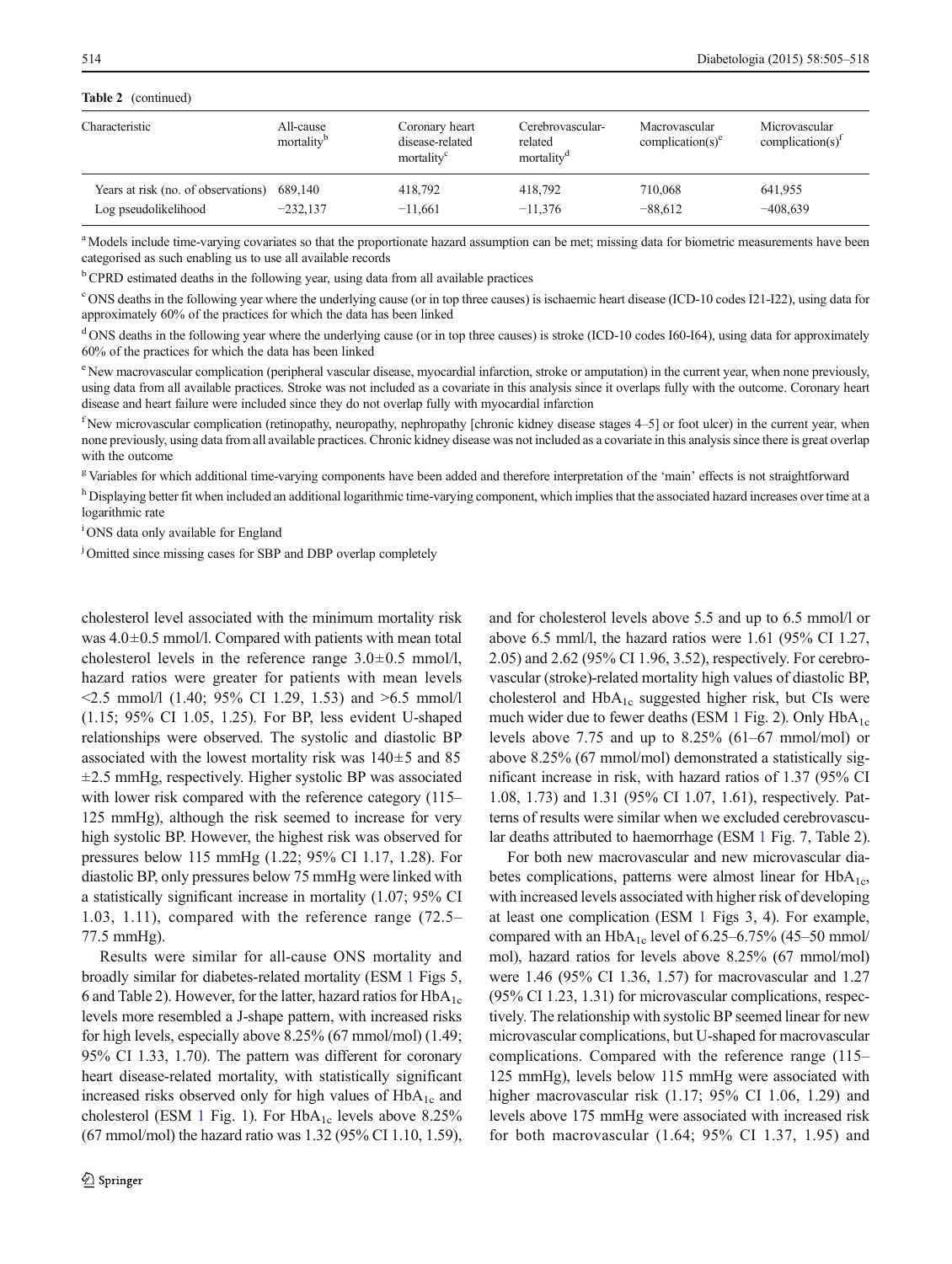microvascular complications (1.45; 95% CI 1.32, 1.59). Cholesterol levels above 3.5 and up to 6.5 mmol/l indicated a small but statistically significant risk reduction compared with the reference category (2.5–3.5 mmol/l), for both complication types. However, values above 6.5 mmol/l were associated with increased risk for macrovascular complications (1.29; 95% CI 1.14, 1.47), while values below 2.5 mmol/l were associated with hazard ratios of 1.44 (95% CI 1.23, 1.70) for macrovascular and 1.29 (95% CI 1.18, 1.41) for microvascular complications. The picture was less clear for diastolic BP, with values above 77.5 and up to 92.5 mmHg suggesting a small reduction in macrovascular risk, while a smaller but statistically significant microvascular risk reduction was observed for values above 92.5 mmHg.

Missing values for cholesterol and, especially, BP were found to be significant predictors of outcome in most analyses, while missing  $HbA_{1c}$  values were predictors of complications. This implies that the missing completely at random (MCAR) assumption of a complete-case analysis could not be justified in some survival models and sensitivity analyses with multiple-imputation techniques would be informative. In most cases, missing data were associated with better outcomes, compared with the reference category, implying that measurements are more likely to be missing when patients are healthier.

Sensitivity analyses Results with multiple-imputation methods were broadly similar to results without imputation although in some cases the U-shaped relationships were slightly more pronounced and the effects of extreme ranges were marginally higher (ESM 1 Tables 3, 4, ESM 1 Figs 8– 15). The only exception was all-cause mortality vs diastolic BP, for which the estimated risk for high BP was markedly high and statistically significant (ESM 1 Figs 8, 13). For example, for diastolic BP above 92.5 mmHg, the hazard ratio was 1.26 (95% CI 1.14, 1.41) and 1.28 (95% CI 1.12, 1.46) in the CPRD and ONS deaths, respectively.

Relationship patterns were generally similar in the 2 and 3 year mortality analyses, except for systolic BP where the Ushape relationship became much more pronounced with an increase in mortality for higher values. For the younger subcohort (aged  $\leq 65$  years), U-shaped relationships for HbA<sub>1c</sub>, total cholesterol and systolic BP appeared more extreme, while the pattern for diastolic BP was similar. Patterns were similar for male and female patients (with the exception of high systolic BP values) and different polypharmacy levels, indicating that the risk for confounding by severity is small (ESM 2).

#### **Discussion**

We found that higher levels of three key factors  $(HbA<sub>1c</sub>, total)$ cholesterol and BP) were generally associated with higher risks of adverse outcomes for patients with type 2 diabetes, but we also saw several U-shaped relationships—particularly with mortality—even after adjusting for important confounders.

Strengths and limitations of the study Our analysis advances current knowledge in several areas: (1) it assessed risks for mortality and several diabetes-related complications associated with levels of three modifiable risk factors; (2) it used a large longitudinal database of individual patient records; (3) it adjusted for several important comorbidities and time-varying covariates; and (4) it dealt with missing data using sophisticated multiple-imputation techniques. The observed prevalence of diabetes was lower in our study than has been reported elsewhere [\[21\]](#page-12-0) but we excluded patients with type 1 diabetes and those receiving insulin within 2 years of diagnosis. Without these exclusions, prevalence rates were closer to national estimates.

Although the cohort size gave us the statistical power to investigate cause-specific mortality and to incorporate important covariates, some important limitations exist. First, diabetes and other comorbidities were identified from practice populations using relevant code lists and algorithms and were not verified cases. Although we do not expect false positives to be a serious issue [[22\]](#page-12-0), we will not have identified undiagnosed patients or those who rarely visit their general practice. Second, the list of comorbidities used was not exhaustive. Third, measurements of biological variables are subject to error, particularly in the case of BP, which is measured using instruments of variable accuracy and is prone to digit bias in recording [[23\]](#page-12-0). Also, since 2004, UK practices have had financial incentives for controlling BP and there is evidence to show that recordings of systolic BP have been biased downwards for patients with values just above the target levels (target levels for diabetic patients were 145 mmHg from 2004/2005 to 2010/2011 and 140 mmHg from 2011/2012) [\[24](#page-12-0)]. Fourth, some risk factor measurements might be missing not at random (MNAR), as our analyses assume, although multiple imputation offers some protection against biased estimates [[25,](#page-13-0) [26\]](#page-13-0). Fifth, late registration of deaths through the ONS meant that the proportion of deaths captured is lower for later years in the coverage period, which might have led to an underestimation of the risks. However, the CPRD death algorithm provides a more complete picture for later years and the results for these two death outcomes agree closely. Sixth, we ignored the effect of covariates within the year of death, since we would have many missing values for that year and imputing them all would have been problematic. Seventh, we only assessed the development of first complications, and the risks associated with subsequent complications may not follow the same pattern. Eighth, each risk factor could have a different time-varying relationship with each outcome, confounded by unmeasured confounders. Ninth, we used a yearly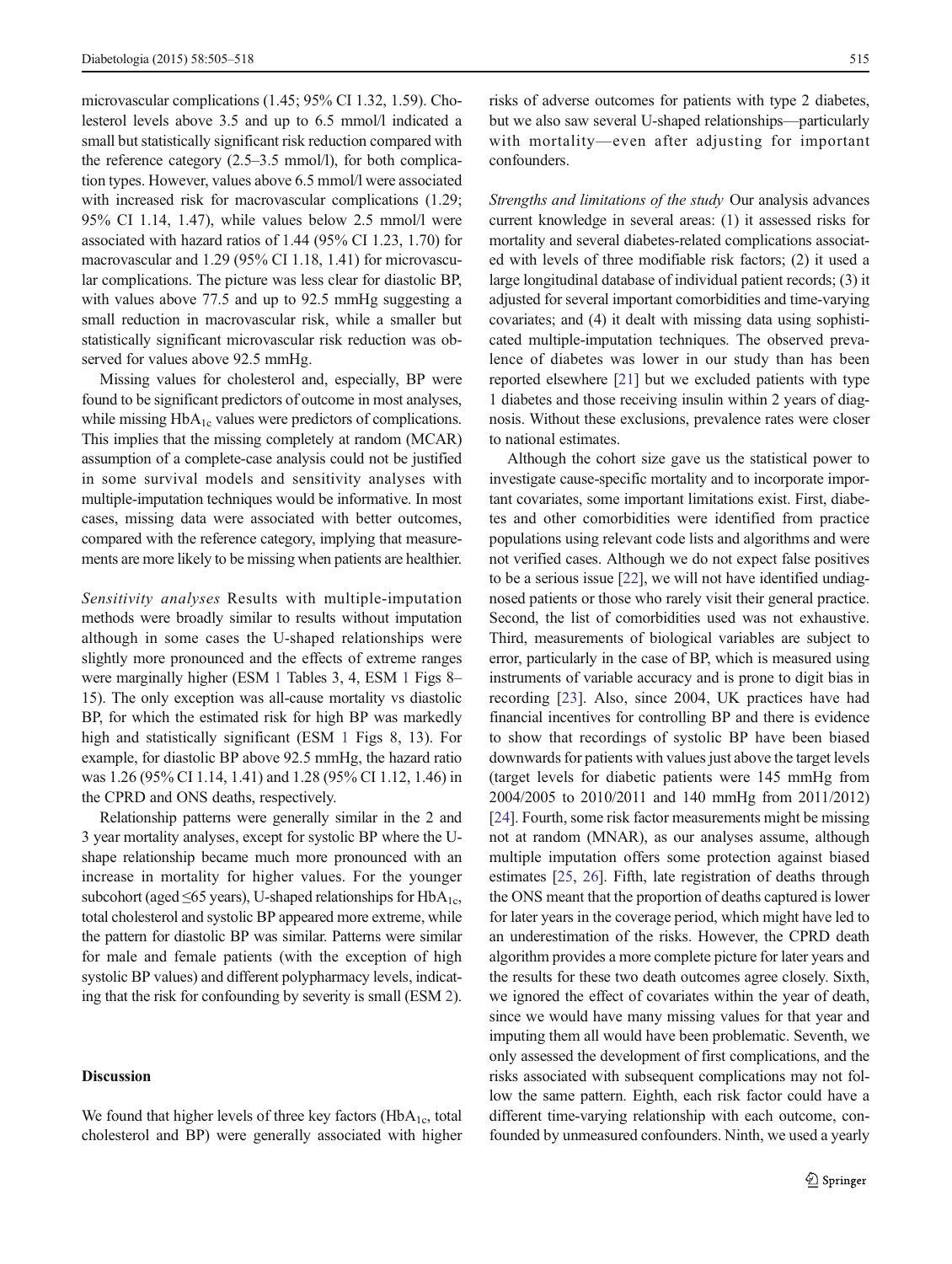time window, which is suboptimal for survival analysis, but our choice was driven by QOF recording practices. A smaller time window would introduce more missing data under MNAR mechanisms. Tenth, CPRD practices use a single computer system and differences have been found across systems used in England [[27\]](#page-13-0). Finally, data are observational and relationships between risk factor levels and clinical outcomes may be affected by unmeasured confounding.

Findings compared with previous studies Recent trials have found that intensive glucose control is associated with increased risk of cardiovascular death in younger patients [\[8\]](#page-12-0) and observational studies have generally demonstrated Ushaped relationships between levels of  $HbA_{1c}$  in diabetic patients and death [[28,](#page-13-0) [29](#page-13-0)], possibly attributable to residual confounding through unmeasured variables [[12](#page-12-0)]. In our study we adjusted for several important confounders, including comorbidities such as heart failure, chronic obstructive airways disease and chronic kidney disease. We also adjusted for BMI, low values of which are often associated with severe comorbidity, frailty and hypoglycaemia. Nevertheless, we still found U-shaped relationships between  $HbA_{1c}$  levels and cerebrovascular and all-cause mortality—Hb $A_{1c}$  values below 6.25% (45 mmol/mol) and above 7.75% (61 mmol/mol) were associated with increased risk. The risk of coronary heart disease-related death increased with  $HbA_{1c}$  levels in a more linear fashion, as did the risk of complications.

We found similar patterns for total cholesterol, with a minimum risk of complications and death for patients with levels in the 3.5–5.5 mmol/l range. Interpreting these findings is more difficult, as clinical trials of aggressive cholesterol lowering have not demonstrated increased risk of mortality [\[30,](#page-13-0) [31](#page-13-0)] and there is no obvious explanation for low cholesterol causing diabetes-related microvascular complications. Residual confounding is a possible explanation. Patients with very low total cholesterol levels are more likely to be receiving high-dose statin therapy for severe (generalised) vascular disease and in our cohort 86.8% of patients with mean annual cholesterol levels below 2.5 mmol/l were prescribed statins, compared with 54.5% of those whose levels were above 6.5 mmol/l. Severe vascular disease is associated with poorly controlled long-duration diabetes, and this may be the underlying cause of the higher risk for microvascular complications. However, we observed almost identical results after excluding patients who were prescribed statins.

Aggressive BP control in type 2 diabetes has been found not to reduce major cardiovascular events [[32](#page-13-0)], and U-shaped relationships have recently been described between BP and mortality and cardiovascular outcomes [\[11,](#page-12-0) [33\]](#page-13-0). We found that these relationships persisted after adjusting for important confounders. This may be attributable to under-perfusion of vital organs, but we observed a higher risk of mortality for systolic BP in the 125–135 mmHg range, which would not be expected to cause under-perfusion. Residual confounding from unmeasured variables, such as frailty and undiagnosed heart failure, may therefore have contributed to these findings.

Conclusions Our findings from this inclusive populationlevel investigation confirm and expand on trial evidence from more selected populations [\[34](#page-13-0), [35\]](#page-13-0), concerning the management of  $HbA_{1c}$  and BP but not total cholesterol. Further corroboration is necessary, particularly in prospective longitudinal trials but, if validated, the findings have several implications for type 2 diabetes management. Current clinical guidelines aim to control  $HbA_{1c}$  to below 7.0% (53 mmol/ mol) in North America and 7.5% (58 mmol/mol) in the UK, and to keep BP below 140/80 mmHg [\[36](#page-13-0), [37\]](#page-13-0). The UK QOF pay-for-performance scheme uses targets of 7.5% (58 mmol/ mol),  $8\%$  (64 mmol/mol) and  $9\%$  (75 mmol/mol) for HbA<sub>1c</sub>, 140/80 and 150/90 mmHg for BP and 5 mmol/l for total cholesterol. Our results suggest that achieving these targets may not optimise patient outcomes. For example, we found that  $HbA_{1c}$  values above 7.75% (61 mmol/mol) were associated with higher risks of adverse outcomes, suggesting that two of the QOF quality targets (HbA<sub>1c</sub>  $\leq$ 8% [64 mmol/mol] and ≤9% [75 mmol/mol]) may reward practices for achieving levels that could increase patient risk of complications and death.

Current guidelines only aim to keep  $HbA_{1c}$  below a target value. The ACCORD (Action to Control Cardiovascular Risk in Diabetes) study indicated that aggressive glucose lowering in type 2 diabetes (to normalise  $HbA_{1c}$  below 6% [42 mmol/ mol]) leads to increased mortality compared with a conven-tional HbA<sub>1c</sub> target of 7–8% (53–64 mmol/mol) [[10\]](#page-12-0). In our data, strong U-shaped relationships between  $HbA_{1c}$  and mortality persisted even after adjusting for important confounders, raising concerns about potential harms from aggressive glucose lowering. Our data, combined with trial data, would argue for controlling  $HbA_{1c}$  within a given range (e.g. 6.0– 7.5% [42–58 mmol/mol]) rather than below an upper limit. Recent EASD and ADA guidelines recommend individualised  $HbA_{1c}$  targets based on factors including age, diabetes duration and the presence of vascular disease and comorbidity [\[38\]](#page-13-0). Our results suggest that range-based targets may also be more appropriate for other diabetic risk factors, including total cholesterol and BP. Optimal management of these multiple biological variables in patients with type 2 diabetes is complex and there are still many unknowns to be addressed before we can be confident that we are getting it right.

Acknowledgements This study is based on data from the CPRD obtained under licence from the UK Medicines and Healthcare products Regulatory Agency. However, the interpretation and conclusions contained in this paper are those of the authors alone. The study was approved by the independent scientific advisory committee (ISAC) for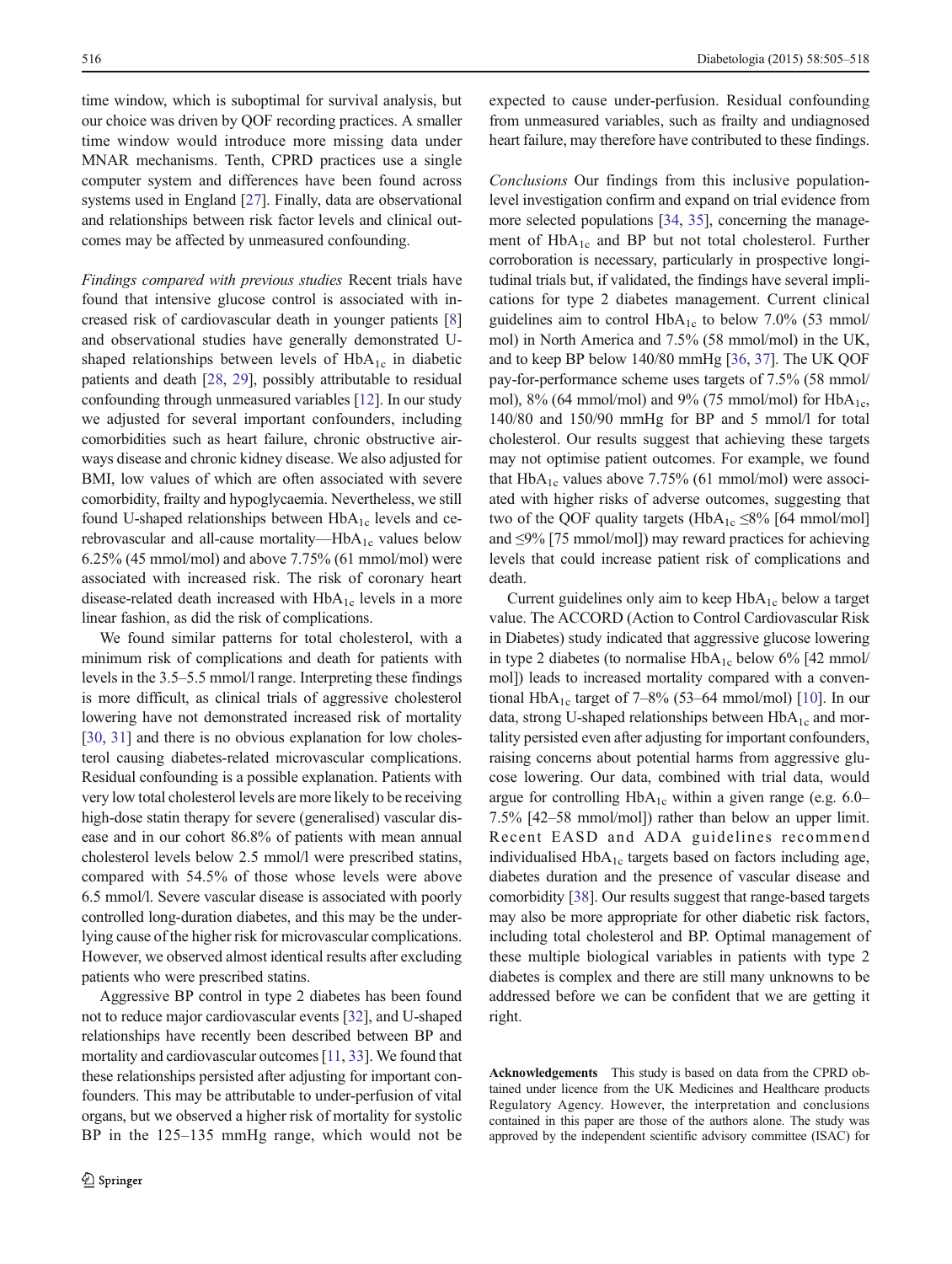<span id="page-12-0"></span>CPRD research (reference no.: 12\_147Rb). No further ethics approval was required for the analysis of the data but all investigations were carried out in accordance with the Declaration of Helsinki as revised in 2008 ([www.wma.net/en/30publications/10policies/b3/index.html;](http://www.wma.net/en/30publications/10policies/b3/index.html) accessed 1 April 2014).

The study was carried out in the University of Manchester's Institute of Population Health and facilitated by the Manchester Biomedical Research Centre and the Greater Manchester Comprehensive Local Research Network.

Funding This study was funded by the National Institute for Health Research (NIHR) School for Primary Care Research (SPCR), under the title 'An investigation of the QOF using the general practice research database' (Project no. 141). This paper presents independent research funded by the NIHR. The views expressed are those of the authors and not necessarily those of the NHS, the NIHR or the Department of Health. In addition, MRC Health eResearch Centre Grant MR/K006665/1 supported the time and facilities of two investigators (EK, IB).

Duality of interest All authors have completed the Unified Competing Interest form at [www.icmje.org/coi\\_disclosure.pdf](http://www.icmje.org/coi_disclosure.pdf) (available on request from the corresponding author) and declare the following: EK was partly supported by an NIHR SPCR fellowship in primary healthcare; TD was supported by an NIHR Career Development Fellowship; there are no financial relationships with any organisations that might have an interest in the submitted work in the previous 3 years; there are no other relationships or activities that could appear to have influenced the submitted work.

Contribution statement EK and TD originally designed the study but all authors, MR and DA in particular, contributed to its significant improvement. DAS extracted the data from the CPRD. EK performed the statistical analyses. EK, MR and TD wrote the manuscript. DR, DAS, DA and IB critically edited the manuscript. All authors approved the final version to be published.

EK is the guarantor of this work and, as such, had full access to all the data in the study and takes responsibility for the integrity of the data and the accuracy of the data analysis.

#### References

- 1. Shaw JE, Sicree RA, Zimmet PZ (2010) Global estimates of the prevalence of diabetes for 2010 and 2030. Diabetes Res Clin Pract 87:4–14
- 2. Hex N, Bartlett C, Wright D, Taylor M, Varley D (2012) Estimating the current and future costs of type 1 and type 2 diabetes in the UK, including direct health costs and indirect societal and productivity costs. Diabet Med J Br Diabet Assoc 29:855–862
- 3. Wild S, Roglic G, Green A, Sicree R, King H (2004) Global prevalence of diabetes: estimates for the year 2000 and projections for 2030. Diabetes Care 27:1047–1053
- 4. Turner RC, Millns H, Neil HA et al (1998) Risk factors for coronary artery disease in non-insulin dependent diabetes mellitus: United Kingdom Prospective Diabetes Study (UKPDS: 23). BMJ 316: 823–828
- 5. Stratton IM, Adler AI, Neil HA et al (2000) Association of glycaemia with macrovascular and microvascular complications of type 2 diabetes (UKPDS 35): prospective observational study. BMJ 321:405– 412
- 6. Adler AI, Stratton IM, Neil HA et al (2000) Association of systolic blood pressure with macrovascular and microvascular complications of type 2 diabetes (UKPDS 36): prospective observational study. BMJ 321:412–419
- 7. (1998) Intensive blood-glucose control with sulphonylureas or insulin compared with conventional treatment and risk of complications in patients with type 2 diabetes (UKPDS 33). UK Prospective Diabetes Study (UKPDS) Group. Lancet 352:837–853
- 8. Miller ME, Williamson JD, Gerstein HC et al (2014) Effects of randomization to intensive glucose control on adverse events, cardiovascular disease and mortality in older versus younger adults in the ACCORD Trial. Diabetes Care 37:634–643
- 9. Hemmingsen B, Lund SS, Gluud C et al (2011) Intensive glycaemic control for patients with type 2 diabetes: systematic review with meta-analysis and trial sequential analysis of randomised clinical trials. BMJ 343:d6898
- 10. Action to Control Cardiovascular Risk in Diabetes Study Group, Gerstein HC, Miller ME et al (2008) Effects of intensive glucose lowering in type 2 diabetes. N Engl J Med 358:2545–2559
- 11. Vamos EP, Harris M, Millett C et al (2012) Association of systolic and diastolic blood pressure and all cause mortality in people with newly diagnosed type 2 diabetes: retrospective cohort study. BMJ 345:e5567
- 12. Rutter MK (2012) Low HbA1c and mortality: causation and confounding. Diabetologia 55:2307–2311
- 13. Nilsson PM (2011) Target blood pressure in diabetes patients with hypertension–what is the accumulated evidence in 2011? J Zhejiang Univ Sci B 12:611–623
- 14. Rutter MK, Nesto RW (2011) Blood pressure, lipids and glucose in type 2 diabetes: how low should we go? Re-discovering personalized care. Eur Heart J 32:2247–2252
- 15. Cullen P, Schulte H, Assmann G (1997) The Munster Heart Study (PROCAM): total mortality in middle-aged men is increased at low total and LDL cholesterol concentrations in smokers but not in nonsmokers. Circulation 96:2128–2136
- 16. Rywik SL, Manolio TA, Pajak A et al (1999) Association of lipids and lipoprotein level with total mortality and mortality caused by cardiovascular and cancer diseases (Poland and United States collaborative study on cardiovascular epidemiology). Am J Cardiol 84: 540–548
- 17. Kontopantelis E, Springate D, Reeves D, Ashcroft DM, Valderas JM, Doran T (2014) Withdrawing performance indicators: retrospective analysis of general practice performance under UK Quality and Outcomes Framework. BMJ 348:g330
- 18. Kontopantelis E, Reeves D, Valderas JM, Campbell S, Doran T (2013) Recorded quality of primary care for patients with diabetes in England before and after the introduction of a financial incentive scheme: a longitudinal observational study. BMJ Qual Saf 22:53–64
- 19. Springate DA, Kontopantelis E, Ashcroft DM et al (2014) ClinicalCodes: an online clinical codes repository to improve the validity and reproducibility of research using electronic medical records. PLoS One 9:e99825
- 20. Welch C, Bartlett J, Petersen I (2014) Application of multiple imputation using the two-fold fully conditional specification algorithm in longitudinal clinical data. Stata J 14:418–431
- 21. Barnett K, Mercer SW, Norbury M, Watt G, Wyke S, Guthrie B (2012) Epidemiology of multimorbidity and implications for health care, research, and medical education: a cross-sectional study. Lancet 380:37–43
- 22. Leong A, Dasgupta K, Bernatsky S, Lacaille D, Avina-Zubieta A, Rahme E (2013) Systematic review and meta-analysis of validation studies on a diabetes case definition from health administrative records. PLoS One 8:e75256
- 23. A'Court C, Stevens R, Sanders S, Ward A, McManus R, Heneghan C (2011) Type and accuracy of sphygmomanometers in primary care: a cross-sectional observational study. Br J Gen Pract J R Coll Gen Pract 61:e598–e603
- 24. Carey IM, Nightingale CM, DeWilde S, Harris T, Whincup PH, Cook DG (2009) Blood pressure recording bias during a period when